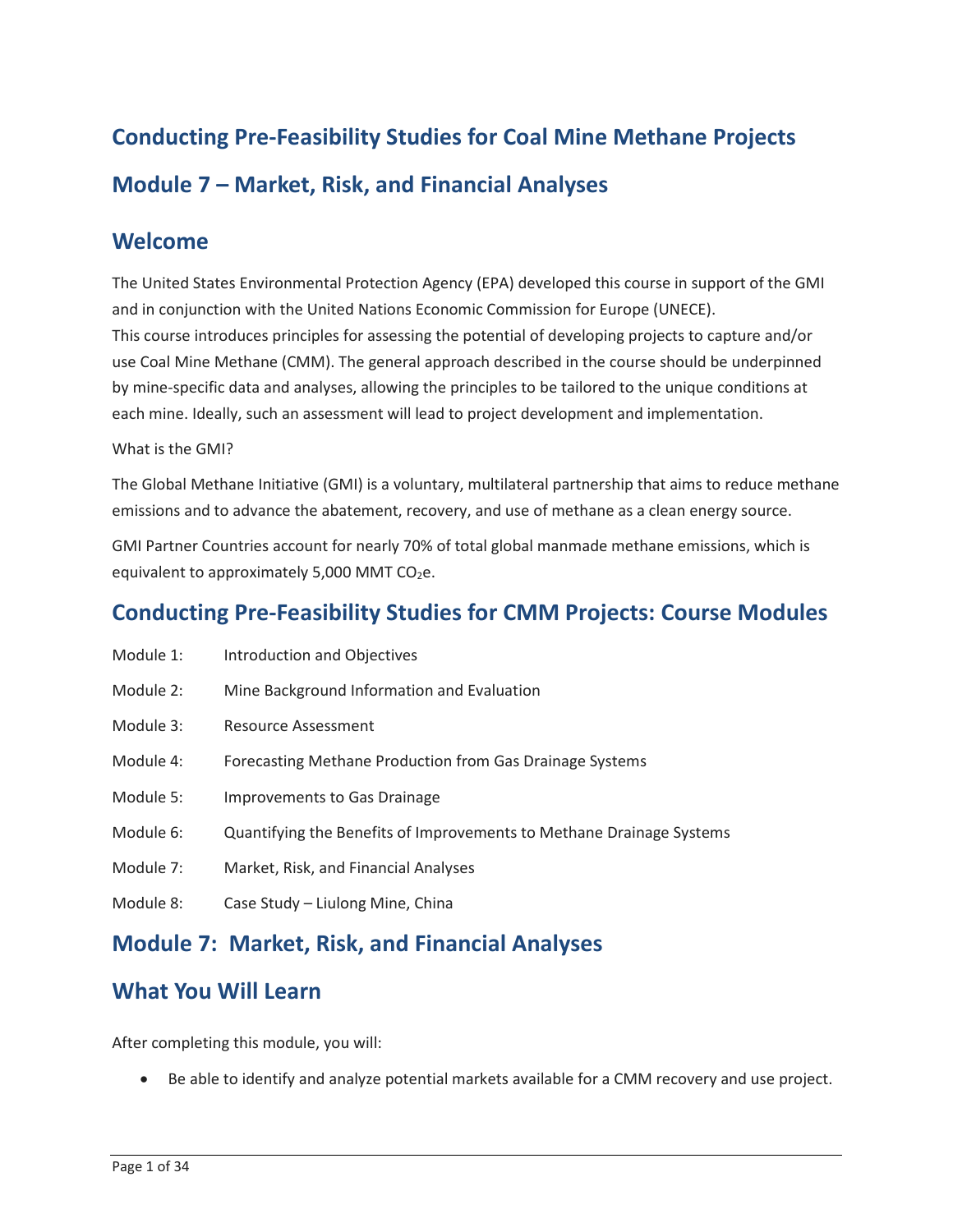- Understand the importance of quantifying greenhouse gas (GHG) emission reductions.
- Be prepared to identify and characterize certain project risks.
- Understand the basic concepts of a financial analysis in a pre-feasibility study, including the primary financial metrics used to evaluate project viability.

Time needed to complete this module – Approximately 60 minutes.

#### **Market Analysis**

#### **Project Financial Feasibility**

 Project financial feasibility depends on generating and maintaining a revenue stream that is capable of producing cash flows sufficient to maintain operations over the life of the project.

Project owners generate revenue by:

- Selling CMM and/or CMM-based energy on the market.
- Selling environmental commodities such as emission reduction credits.
- Reducing costs by using CMM on-site.

### **Assessing the Market and Identifying CMM End-Use Options**

One of the primary goals of a pre-feasibility study is to identify potential revenue opportunities.

To achieve this goal, a study needs to identify viable CMM end-use options and assess all potential markets.

Market identification, market assessment, and assessment of CMM end-uses are inter-linked activities.

Policy incentives and barriers, gas availability, market pricing, market access are components of a prefeasibility study and are used to identify CMM end-use options.

### **Steps in a Pre-feasibility Study Market Analysis - Summarize**

Step 1: Summarize economic conditions:

- Local
- Regional
- National
- International (that can impact the project)

#### **Steps in a Pre-feasibility Study Market Analysis - Review**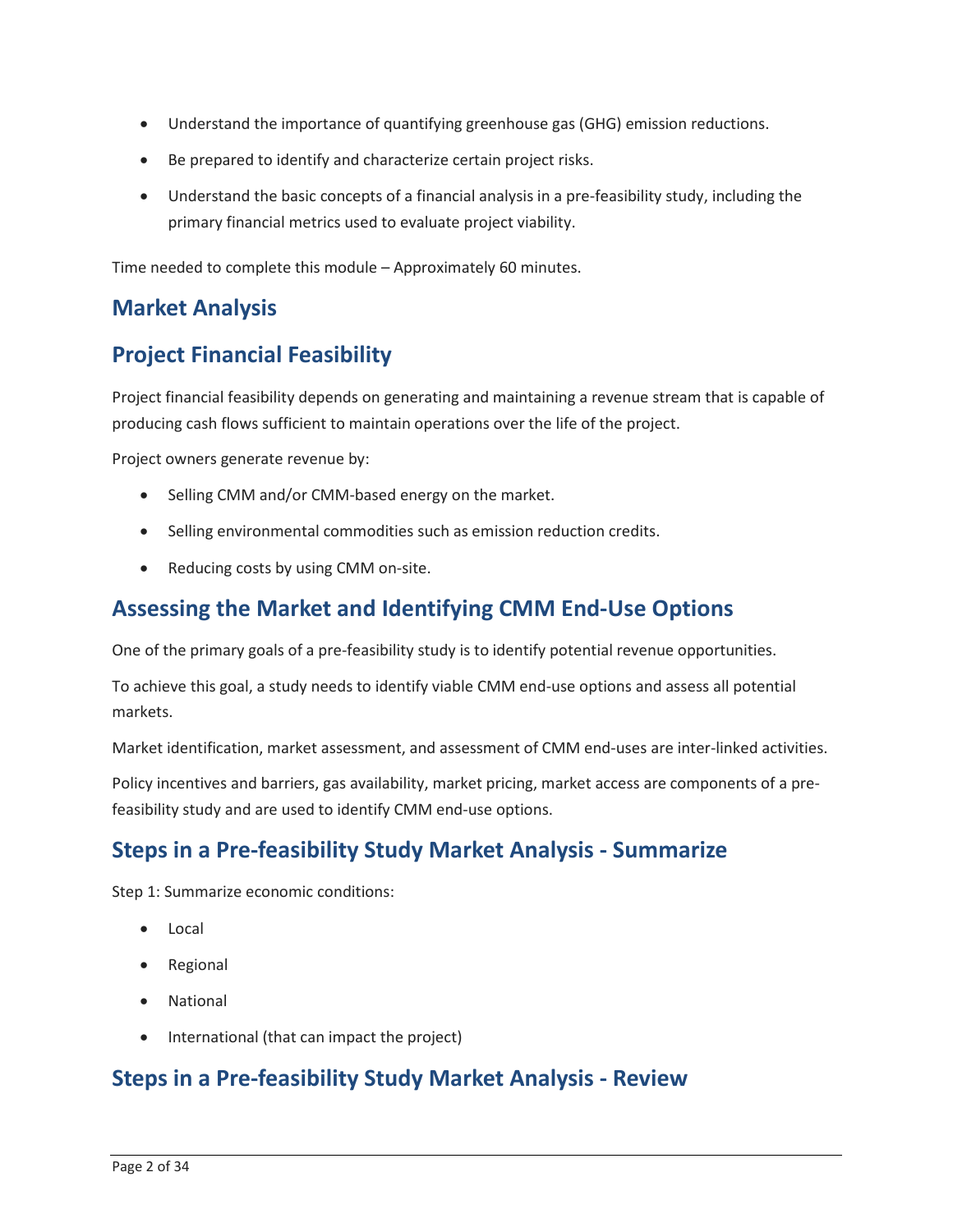Step 2: Review energy commodity markets available to CMM:

- Physical access
- Legal access
- Technical access
- Market pricing

## **Steps in a Pre-feasibility Study Market Analysis - Assess**

Step 3: Assess environmental commodity markets & incentives:

- Type of market: carbon credit, renewable energy credit, feed-in tariff, tax credit, other
- Voluntary or regulatory framework
- Status, term, and liquidity of the market
- CMM project eligibility
- Market pricing

## **Steps in a Pre-feasibility Study Market Analysis - Conduct**

Step 4: Conduct legal and regulatory review:

- Available incentives: subsidies, tax credits, fee waivers
- Mine safety and other legal jurisdictions
- Restrictions on CMM or VAM recovery and use
- Permitting and authorization schedules

#### **Step 1 - Summarize Economic Conditions**

The economic conditions summary should provide a broad overview and focus on the general state of the economy in the pre-feasibility study report.

 The objective is to provide a snapshot of the current state and future direction of the economy, political situation, and investment climate.

Summary should reflect local, regional, national, and international considerations.

#### **Economic Conditions Summary Questions**

- 1. How are the coal and energy sectors performing?
- 2. How is the broader economy performing?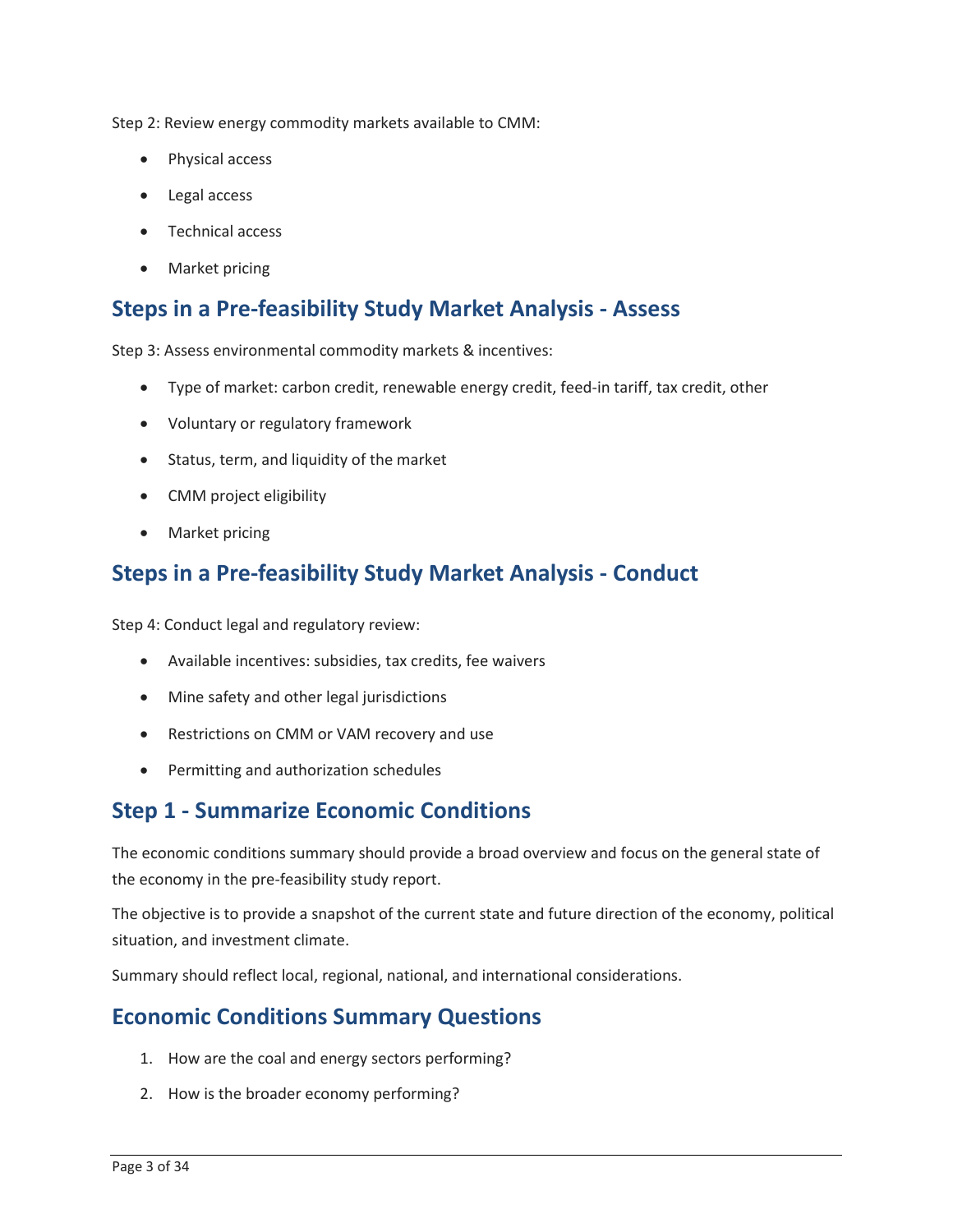- 3. What are the future prospects for the economy generally, and the coal industry and energy sector more specifically?
- 4. Does the locality or host country offer an attractive investment climate?
- 5. Is there political and civil stability?
- 6. Are transparency and the rule of law valued and implemented effectively?
- 7. Are local partners required and what is the experience with such partnerships?
- 8. What is the currency and how has it performed against benchmark currencies such as the US\$, GBP, € and CHF?
- 9. Would this be the first or are there other CMM projects in the area?
- 10. What is the trade relationship with neighboring countries if energy is to be exported?

#### **Step 2 - Review Energy Commodity Markets**

There is no hierarchy to define the "best" end-use technology. A project developer will be guided by:

- Gas quality and quantity
- Market access
- Mining company priorities
- Project economics
- Access to finance
- Public policy priorities

The end uses shown below are proven options for CMM projects based on global experience.

- Chemical feedstock
- Power generation
- Regional and export gas sales
- Transportation fuel
- Cooling
- Combined heat & power
- Flaring
- Industrial use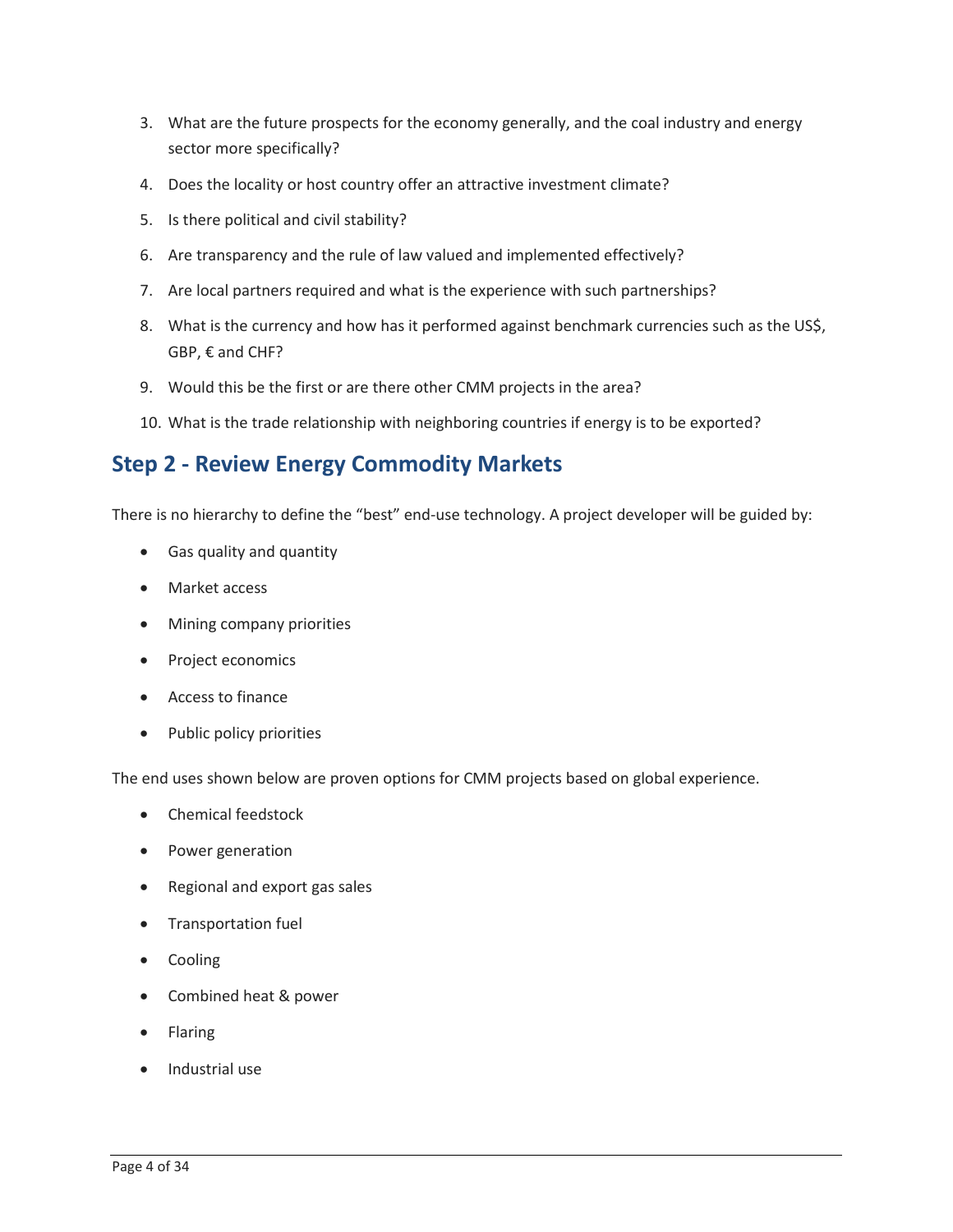## **Review Access to Energy Markets**

Although CMM can be used in many applications across a range of markets, this does not guarantee project success.

To be successful, a CMM project must have access to a financially viable market.

The pre-feasibility study report should address:

- Physical access
- Technical access
- Legal access
- Commodity market pricing

#### **Review Access to Energy Markets: Physical Access**

 or CMM-based energy into the market? Does the market have an actual presence in the area of the CMM project to allow for delivery of CMM

Examples:

- • Is there a natural gas pipeline within a reasonable distance for natural gas sales? A trunkline 50 kilometers (km) from the mine will require a 50 km pipeline lateral with multistage compression to deliver the gas into the pipeline that will carry the gas to market. The cost of the lateral and compression are unlikely to be economic.
- If a pipeline is located nearby, does it have excess capacity for new supplies?

#### **Review Access to Energy Markets: Technical Access**

Will the project be able to meet the technical standards for delivery into the market?

Examples:

- Is the gas quality likely to be sufficient for pipeline injection?
- Will the electricity grid operator allow an interconnect to the grid?
- and power generation or at least 0.30% for VAM? • Will the average methane concentration in produced gas be at least 25-30% for use in flaring

#### **Review Access to Energy Markets: Legal Access**

Can the CMM or CMM-based energy legally enter into the market and are there any known legal impediments that could prohibit use in specific markets?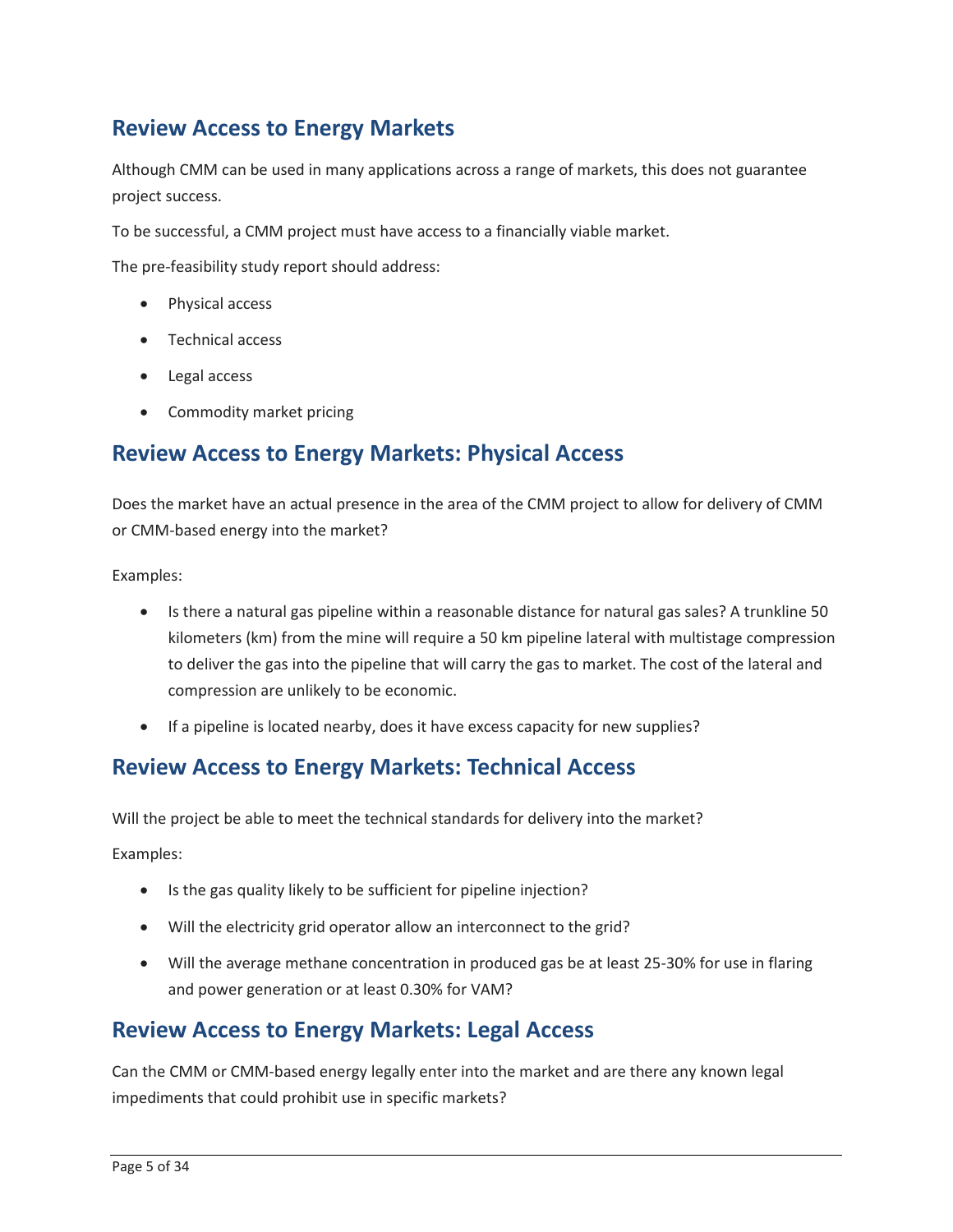Examples:

- • Who owns or controls rights to the CMM Does the mine owner/operator or the project developer have rights to produce and sell or use the CMM at the surface?
- flaring permitted as a stand-alone activity or must it be paired with another end use? • Are there any legal directives prioritizing or prohibiting certain uses of CMM? For example, is

### **Review Access to Energy Markets: Market Pricing**

Are market prices sufficient to generate necessary cash flows to cover capital and operating costs? Examples:

- Provide a summary of current commodity prices and, if available, projected commodity prices.
- Identify future events that may impact prices.
- • Will the CMM project sell into the wholesale or retail market and do prices reflect the correct market?

## **Step 3 - Assess Environmental Markets and Incentives**

Financial returns for CMM projects can improve through:

- Use of different incentives
- Participation in environmental markets

 are based on experience in the sector. Environmental markets that are potentially available to a CMM project are listed on the next slide and

#### **Markets and Incentives**

To the extent possible, a pre-feasibility study report should summarize all potential environmental markets and incentives by providing the following information for each:

- Name and type of market or incentive
- CMM project eligibility
- Current status and other relevant background information about the market or incentive, including the start and end dates, any volumetric or monetary limits, and any eligibility limits or prohibitions
- For markets, the market liquidity and participation
- Value proposition for CMM projects, including market prices or incentive values

#### **Regulated or Compliance Carbon Markets**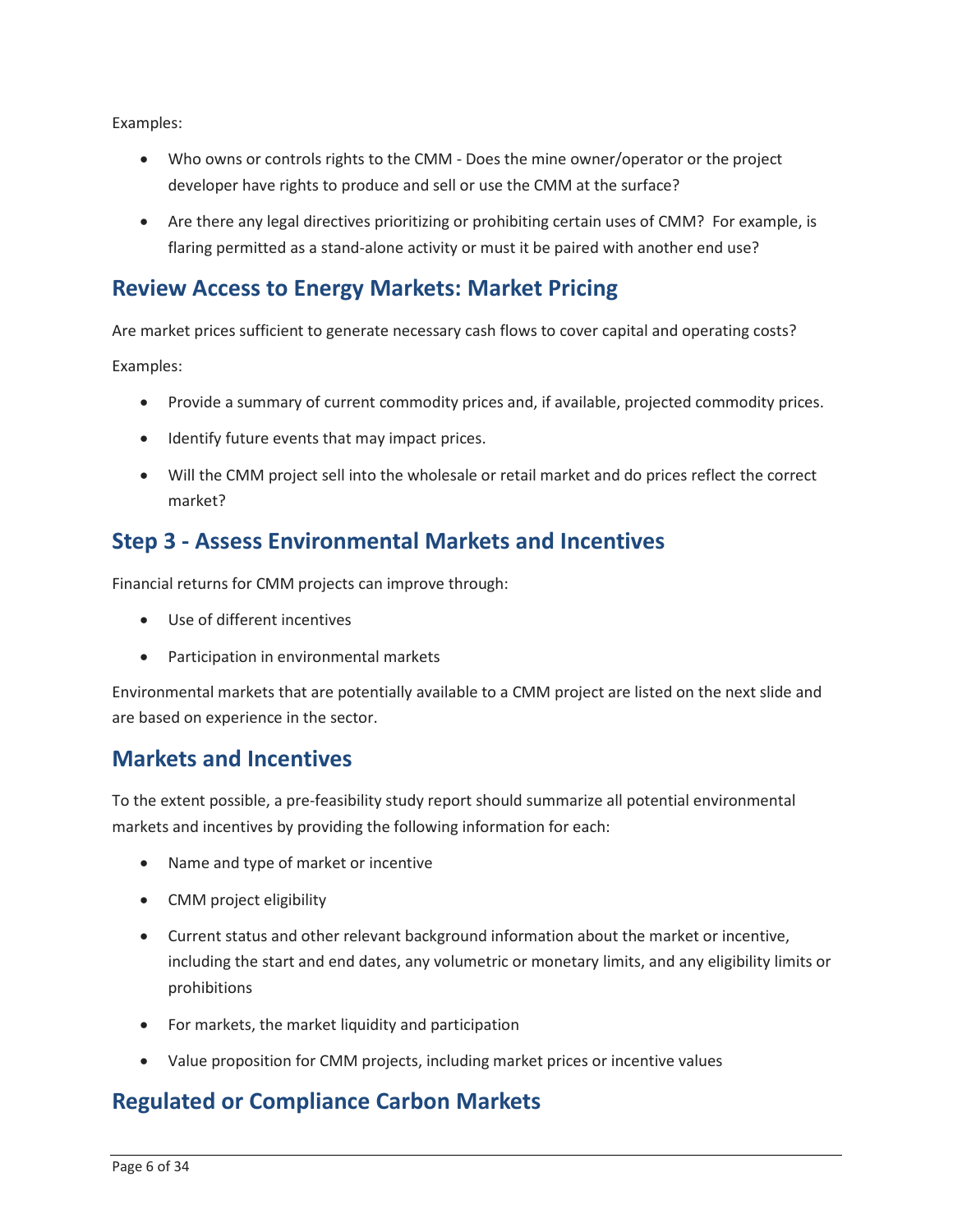Carbon markets, which are usually regulated by a government authority, define a cap for carbon emissions and allow emission reduction credits to be created and traded under the cap. In most carbon markets thus far, coal mines are not regulated sources under GHG emission caps, allowing CMM project developers to sell credits as emission offsets to regulated facilities in other industry sectors, or so-called "compliance buyers."

issuance, price fluctuation and uncertainty, and market longevity. However, carbon finance can be difficult to access and barriers to securing carbon finance include: regulatory limitations on the sources and end uses of CMM, validation and verification processes, offset

issuance, price fluctuation and uncertainty, and market longevity.<br>When developing forecasts for a pre-feasibility study, price discovery is usually possible through regulatory agencies, commodities exchanges, or information clearinghouses.

## **Voluntary Carbon Markets**

 These are unregulated carbon markets where CMM projects can sell carbon emission credits to buyers. However, such credits and transactions may not be recognized by a government authority.

These sales may be private "over-the-counter" sales or may be listed through voluntary registries.

Contract prices are usually not publicly available.

## **Renewable Energy Credits**

Some jurisdictions have classified CMM as a renewable or alternative energy source, allowing CMM electricity projects to qualify for renewable energy certificates or credits (RECs).

 RECs may have monetary value for an electricity buyer that desires to use renewable energy for some or all of its source portfolio.

## **Feed-in Tariffs**

Feed-in tariffs (FITs) are a policy mechanism used to incentivize the deployment of renewable electricity technologies.

The FIT price paid to a CMM power project (US\$/kWh) would normally be higher than the market price paid to 3rd party electricity suppliers to the grid.

#### **Direct Subsidies**

 In some cases, government authorities may make a policy decision to encourage greater CMM recovery and use by providing a direct subsidy to the project developer for each kilowatt of electricity sold or each cubic meter of pure methane used.

## **Tax Credits**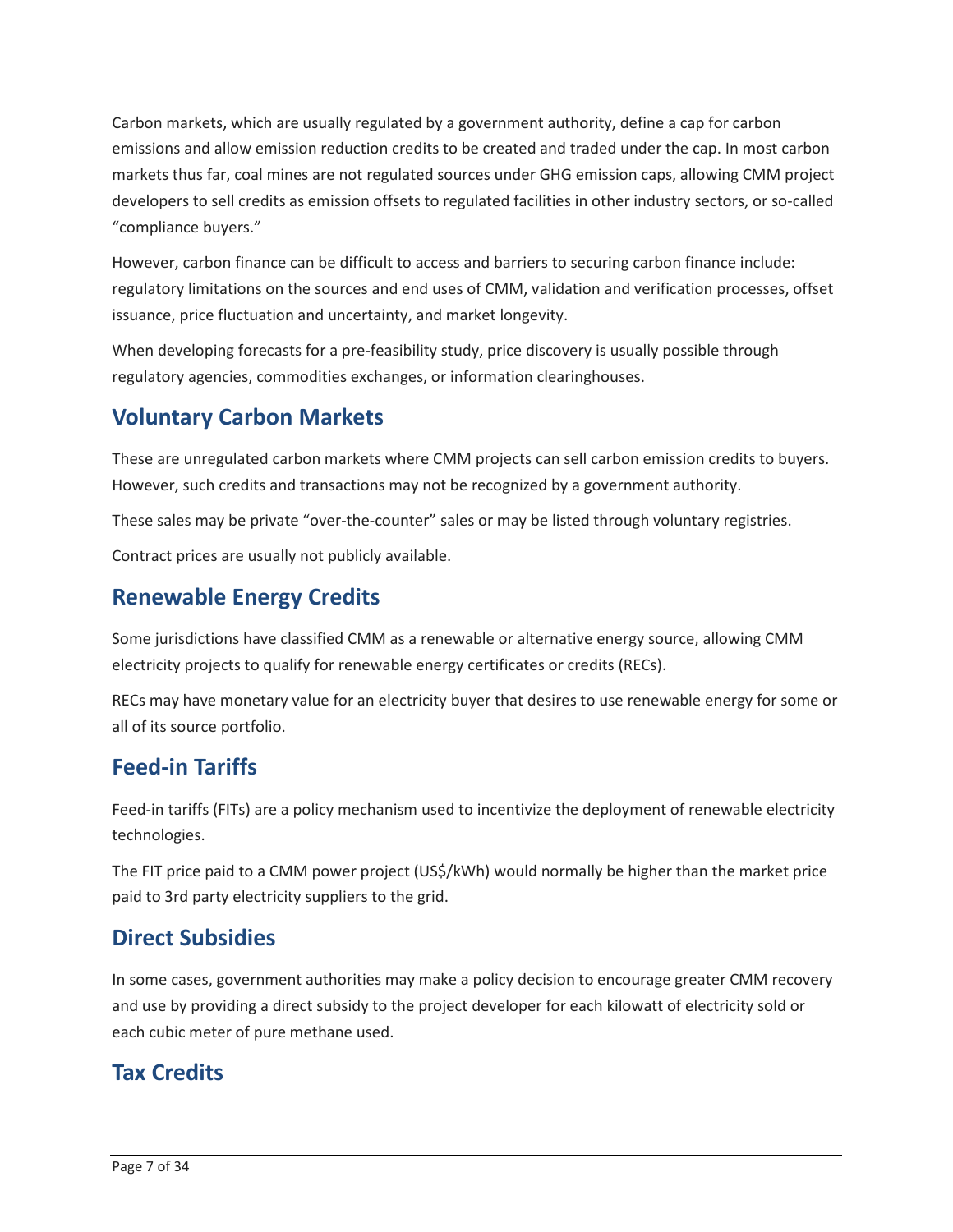To support greater deployment of environmentally sustainable technologies and encourage GHG emissions reductions, some jurisdictions have authorized tax credits for CMM projects specifically or as part of a larger portfolio of environmentally friendly project types.

 Credits can be in the form of an actual credit to income, reducing a project's tax liability, or a waiver to a tax levy. In addition to reducing costs, tax credits can also be used by CMM project developers to obtain financing through tax equity finance structures.

## **"Green Gas" Markets**

 Similar to renewable energy markets, natural gas markets may classify certain sources of natural gas as "green gas" to establish a preference for more environmentally sustainable supplies of natural gas.<br>Doing so will often result in a price premium for green gas.

#### **Direct Investment**

Governments, industry groups, or other stakeholders may choose to invest directly in a CMM project to support market development, technology R&D, local economic development, or for another reason.

The investment can take the form of direct equity in the project, debt financing with favorable terms, or grants.

### **Mandated Off-takes**

Governments and other authorities can mandate that the electricity grid or natural gas pipeline network take or pay for all electricity or natural gas delivered to the system by the CMM project regardless of whether the market demand requires the additional capacity at that time.

This approach significantly reduces the market risk for a project.

## **Step 4 - Conduct Legal and Regulatory Analysis**

 and analysis. However, it should identify major legal and regulatory requirements that could impact the project, if they are known. A CMM project may be impacted by laws and policy in several areas. Detailed legal research is not necessary for a pre-feasibility study, and the study is not expected to include an exhaustive legal review

- Mine safety regulations, including any permitting, registration, and inspection requirements as they pertain to CMM recovery and use
- Environmental regulations including air quality, water quality, and waste disposal standards
- GHG reporting, management, and mitigation requirements
- Land use and construction permitting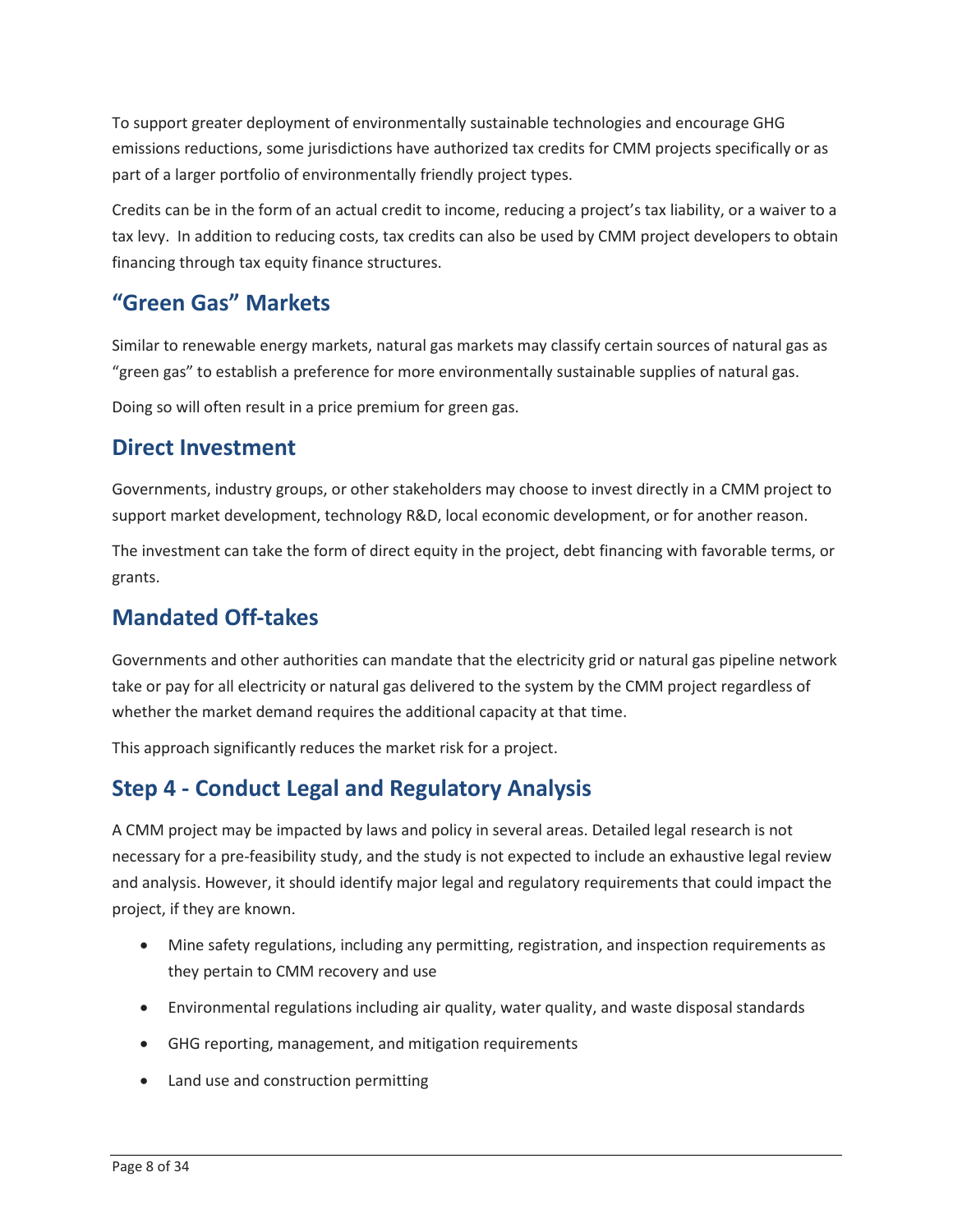- Noise abatement
- Mineral rights to produce and use the CMM
- Fees and taxes

### **Market Evaluation Examples**

This module includes 2 examples from GMI pre-feasibility studies to demonstrate the analysis used to identify potential and relevant markets for GMI pre-feasibility studies.

| <b>Characteristic</b> | <b>Example 1</b>        | <b>Example 2</b>       |
|-----------------------|-------------------------|------------------------|
| Location              | Guizhou Province, China | Shanxi Province, China |
| <b>Terrain</b>        | Karst terrain           | Mountainous            |
| Nearest urban area?   | 3 km                    | $10 \mathrm{km}$       |

#### **CMM Market Evaluation: 2 Examples**

Both examples follow a similar approach to complete a CMM market evaluation:

- STEP 1: Preliminary review of possible markets
- STEP 2: Detailed review of markets with potential
- STEP 3: Identification of best market(s)

#### **Preliminary Review of Markets**

- 7 potential market options are evaluated to determine if they warrant further evaluation.
- Basic criteria for each are used to eliminate markets that present no real opportunity for the CMM project.
- Normally, this step is performed quickly once relevant data are collected.

#### **Detailed Review of Markets**

- Remaining options are evaluated on site-specific factors including:
	- o Technical, physical, and legal access to the markets
	- o Market prices and basic "back of the envelope" economic analysis
	- o Regulatory restrictions and corporate objectives
- potentially viable options that will be subject to further analysis in Step 3. • This step further eliminates most remaining markets as viable options and produces a list of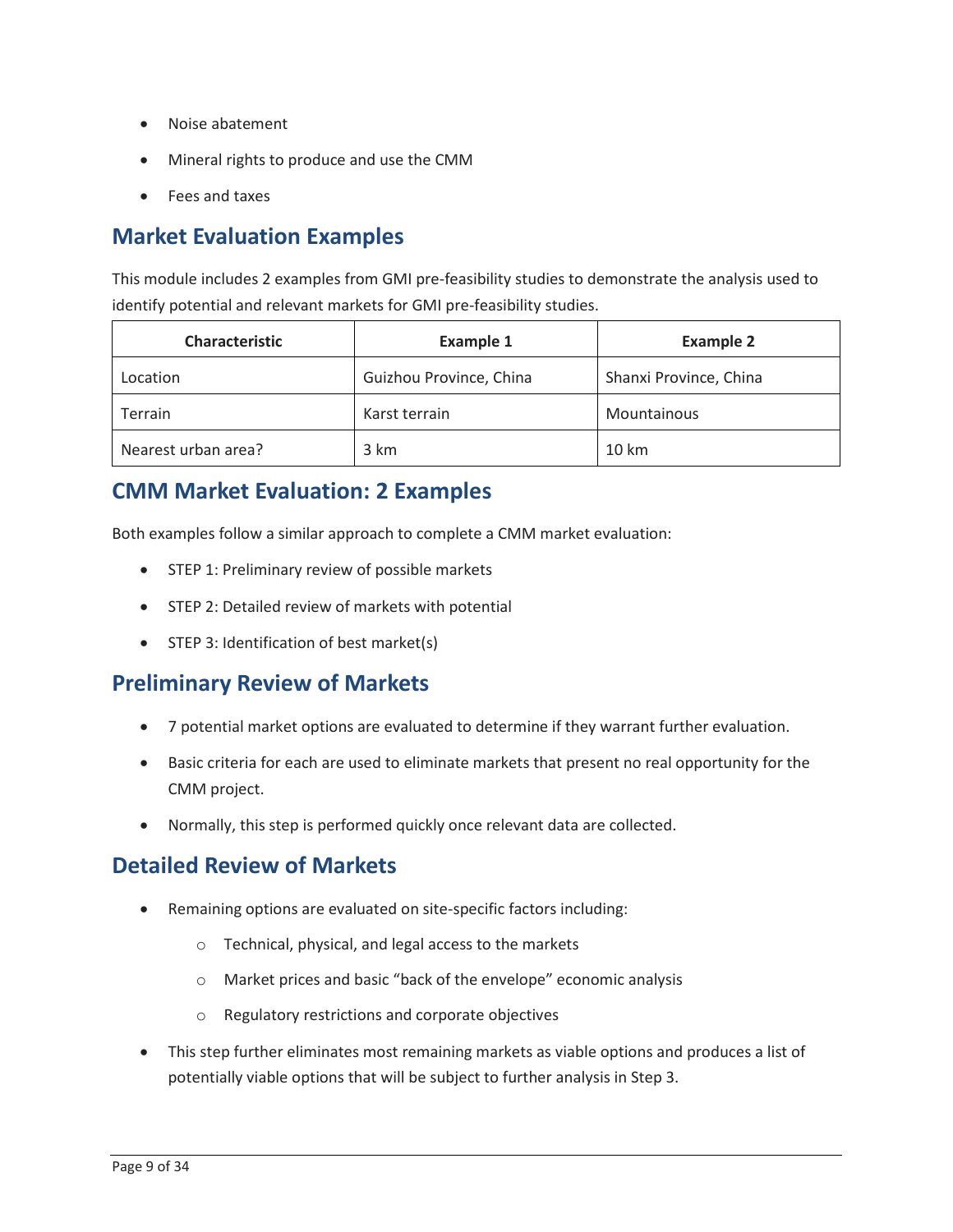## **Identification of Best Market(s)**

- The final evaluation is based on a more detailed assessment of project financial feasibility.
	- $\circ$  Do the identified end-uses have the support of mine management and the project developer?
	- o Even though the projects chosen are technically possible, can the projects actually be implemented?
	- o Does the financial analysis indicate the potential for a positive financial return?
	- o Which are the best options and how do they compare?

#### **CMM Markets Example #1 – Initial Evaluation**

Mine Location: Near City

Terrain: Karst

Other Factor: Sensitive environmental area

Gas Quality: 30-40% CH4

| <b>Market</b>                  | <b>Evaluation</b>                                                                                | <b>Continue with</b><br>Option? |
|--------------------------------|--------------------------------------------------------------------------------------------------|---------------------------------|
| Local natural gas distribution | A local distribution system is located in the area                                               | Yes                             |
| Power generation: on-site use  | Mines normally have large demand for electricity                                                 | Yes                             |
| Power generation: grid sales   | A physical interconnect and sales to the grid are<br>possible                                    | <b>Yes</b>                      |
| <b>Boiler</b> fuel             | There is typically demand at mines for hot water and<br>steam                                    | Yes                             |
| Natural gas transmission       | There is no access to a high-pressure transmission line<br>in the area                           | No.                             |
| Industrial use                 | There are no industrial users within a reasonable<br>distance to the surface gas production site | No.                             |
| CNG/LNG                        | CNG could be possible; Gas quality is too low for LNG<br>production                              | Yes                             |

#### **CMM Markets Example #1 – 2nd Evaluation**

| <b>Market</b>                  | <b>Evaluation</b>                                                                                                                                                 | <b>Continue with</b><br>Option? |
|--------------------------------|-------------------------------------------------------------------------------------------------------------------------------------------------------------------|---------------------------------|
| Local natural gas distribution | Subsidy available improving economics, but: system<br>oversubscribed; capacity not available for many years;<br>no existing interconnect from the mine's drainage | No.                             |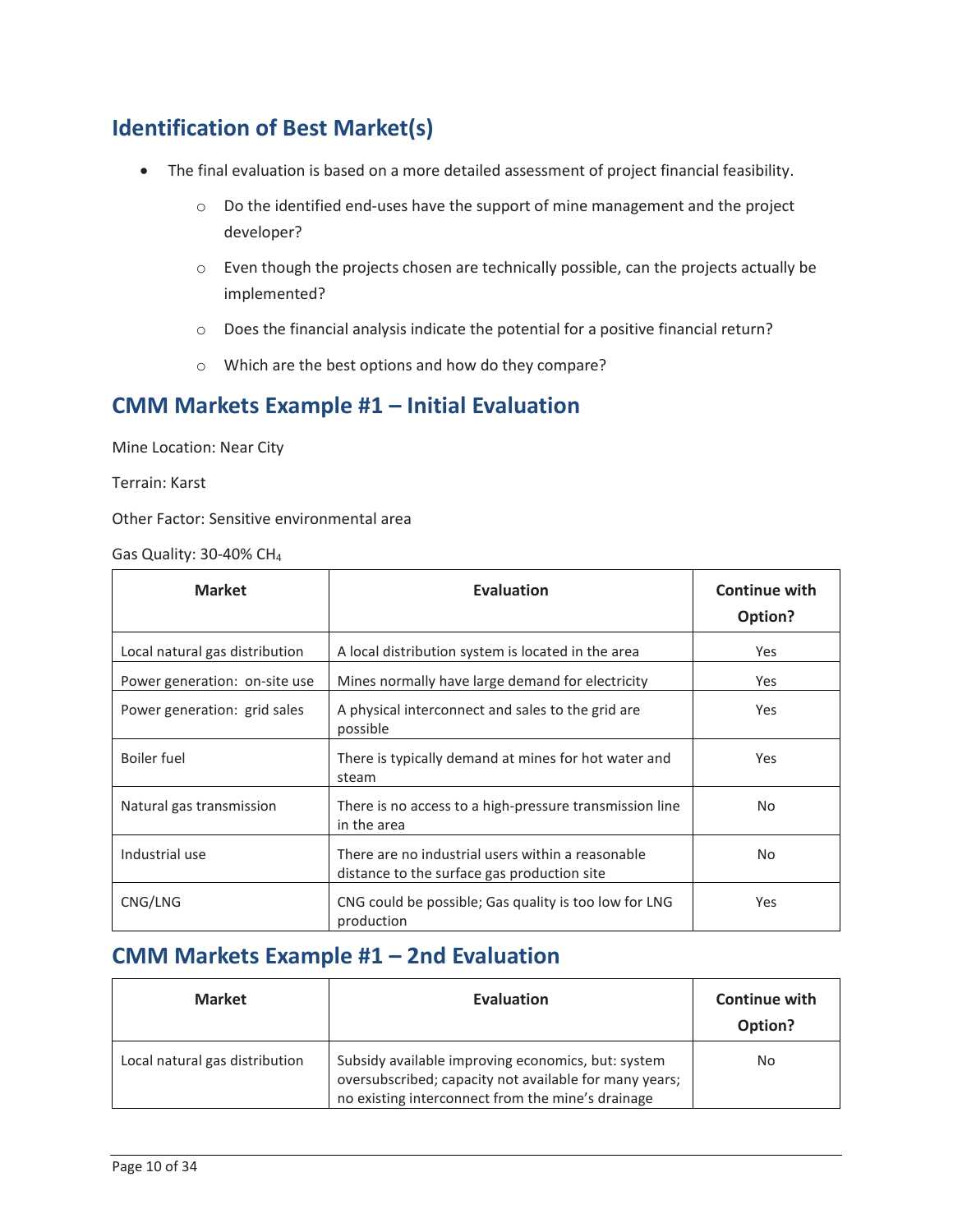|                               | system to the gas distribution system; low gas sales<br>price - unlikely to be profitable                                                                                                                                                                                                       |            |
|-------------------------------|-------------------------------------------------------------------------------------------------------------------------------------------------------------------------------------------------------------------------------------------------------------------------------------------------|------------|
| Power generation: on-site use | Demand for power at the mine: in line with corporate<br>policy and has support of management; significant in-<br>country experience with CMM power projects;<br>capacity to design & build; could be economically<br>attractive; offset high industrial electricity price;<br>subsidy available | Yes        |
| Power generation: grid sales  | Subsidy available: physical grid interconnect possible;<br>sales to the grid may be difficult                                                                                                                                                                                                   | <b>Yes</b> |
| Boiler fuel                   | Limited demand for hot water/heating due to warm<br>climate                                                                                                                                                                                                                                     | No.        |
| Natural gas transmission      | Eliminated in first evaluation                                                                                                                                                                                                                                                                  | No.        |
| Industrial use                | Eliminated in first evaluation                                                                                                                                                                                                                                                                  | No.        |
| CNG/LNG                       | CNG and LNG are not economic                                                                                                                                                                                                                                                                    | No.        |

## **CMM Markets Example #1 – Final Evaluation**

| <b>Market</b>                  | Evaluation                                                                                      | <b>Preferential Mark</b><br>for Project? |
|--------------------------------|-------------------------------------------------------------------------------------------------|------------------------------------------|
| Local natural gas distribution | Eliminated in second evaluation                                                                 | No.                                      |
| Power generation: on-site use  | Preferred by mine company management; preliminary<br>analysis indicates option is most economic | Yes                                      |
| Power generation: grid sales   | Economics are positive, but sales to the grid are<br>difficult                                  | No.                                      |
| <b>Boiler</b> fuel             | Eliminated in second evaluation                                                                 | No.                                      |
| Natural gas transmission       | Eliminated in first evaluation                                                                  | No.                                      |
| Industrial use                 | Eliminated in first evaluation                                                                  | No.                                      |
| CNG/LNG                        | Eliminated in second evaluation                                                                 | No.                                      |

## **CMM Markets Example #2 – Initial Evaluation**

Mine Location: Rural area

Terrain: Mountainous

Gas Quality: 30-40% CH4

| <b>Market</b> | <b>Evaluation</b>                                                   | <b>Continue with</b><br>Option? |
|---------------|---------------------------------------------------------------------|---------------------------------|
| Town gas      | There is no existing system or demand in nearby cities<br>and towns | No                              |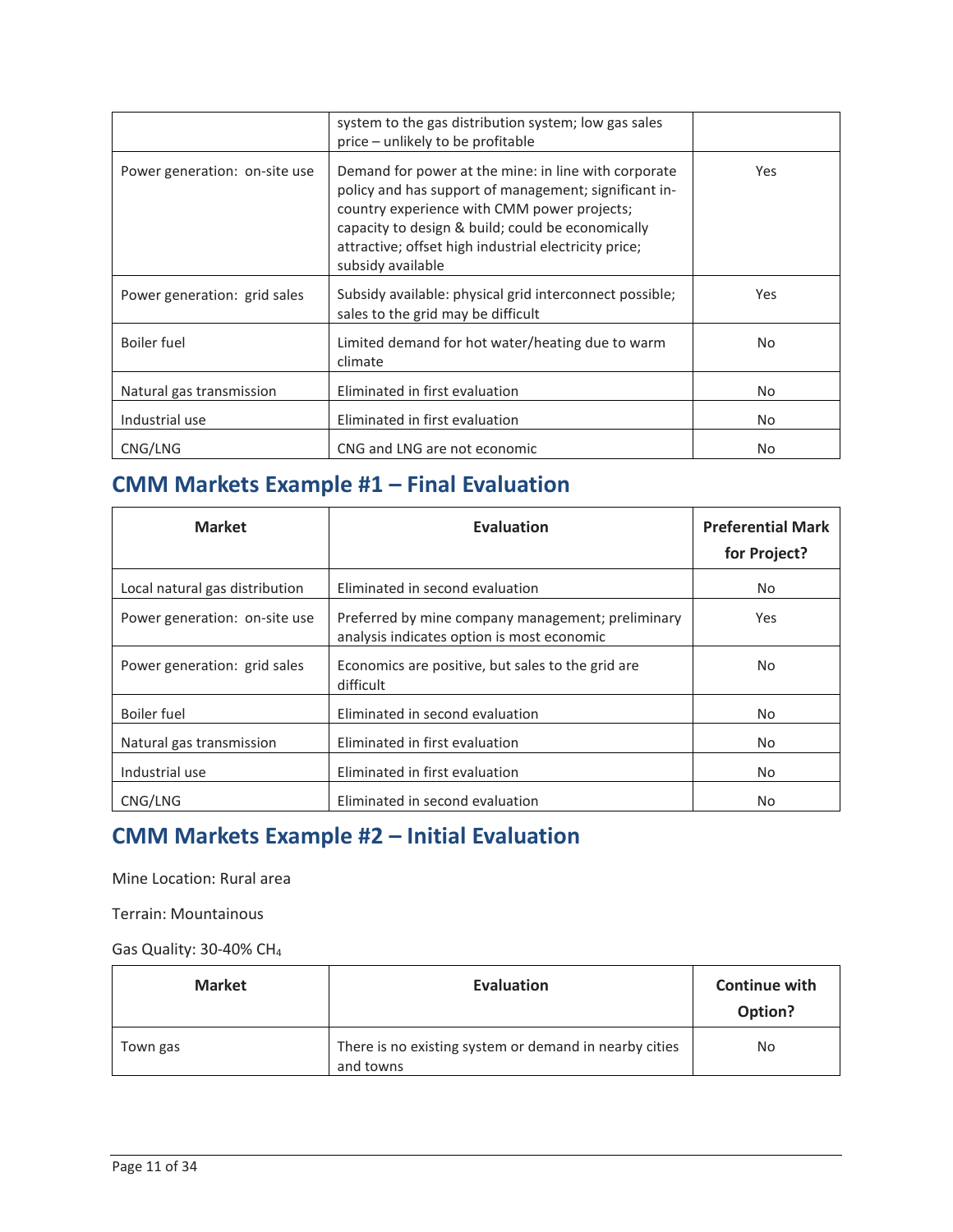| Power generation: on-site use | Mines normally have large demand for electricity;<br>existing CMM power plant provides existing<br>infrastructure for easy expansion | <b>Yes</b> |
|-------------------------------|--------------------------------------------------------------------------------------------------------------------------------------|------------|
| Power generation: grid sales  | Physical grid interconnect and sales to the grid are<br>possible                                                                     | Yes        |
| Boiler fuel                   | There is typically demand at mines for hot water and<br>steam                                                                        | Yes.       |
| Natural gas transmission      | There is no access to a high-pressure transmission line<br>in the area                                                               | No.        |
| Industrial use                | There is a fertilizer plant close by with demand for<br>heat                                                                         | <b>Yes</b> |
| CNG/LNG                       | CNG could be possible; gas quality is too low for LNG<br>production                                                                  | Yes.       |

## **CMM Markets Example #2 – 2nd Evaluation**

| <b>Market</b>                 | <b>Evaluation</b>                                                                                                                                                                                      | <b>Continue with</b><br>Option? |
|-------------------------------|--------------------------------------------------------------------------------------------------------------------------------------------------------------------------------------------------------|---------------------------------|
| Town gas                      | Eliminated in first evaluation                                                                                                                                                                         | No.                             |
| Power generation: on-site use | Additional demand for power at the mine:<br>management support; existing CMM power plant –<br>mine has infrastructure, experience and expertise;<br>reduce high-cost grid purchases; subsidy available | <b>Yes</b>                      |
| Power generation: grid sales  | Subsidy available: physical grid interconnect possible                                                                                                                                                 | Yes                             |
| Boiler fuel                   | Low priority for mine management                                                                                                                                                                       | No.                             |
| Natural gas transmission      | Eliminated in first evaluation                                                                                                                                                                         | No.                             |
| Industrial use                | High gas prices for sales to fertilizer plant make project<br>economically attractive; close proximity of plant to gas<br>drainage pump station minimizes transportation costs                         | <b>Yes</b>                      |
| CNG/LNG                       | CNG and LNG are not economic                                                                                                                                                                           | No.                             |

## **CMM Markets Example #1 – Final Evaluation**

| <b>Market</b>                 | <b>Evaluation</b>                                                                  | <b>Preferential Mark</b><br>for Project? |
|-------------------------------|------------------------------------------------------------------------------------|------------------------------------------|
| Town gas                      | Eliminated in first evaluation                                                     | No.                                      |
| Power generation: on-site use | Preferred by management; preliminary analysis<br>indicates option is most economic | Yes                                      |
| Power generation: grid sales  | Economics are positive, but sales to the grid are<br>difficult                     | No.                                      |
| Boiler fuel                   | Eliminated in second evaluation                                                    | No                                       |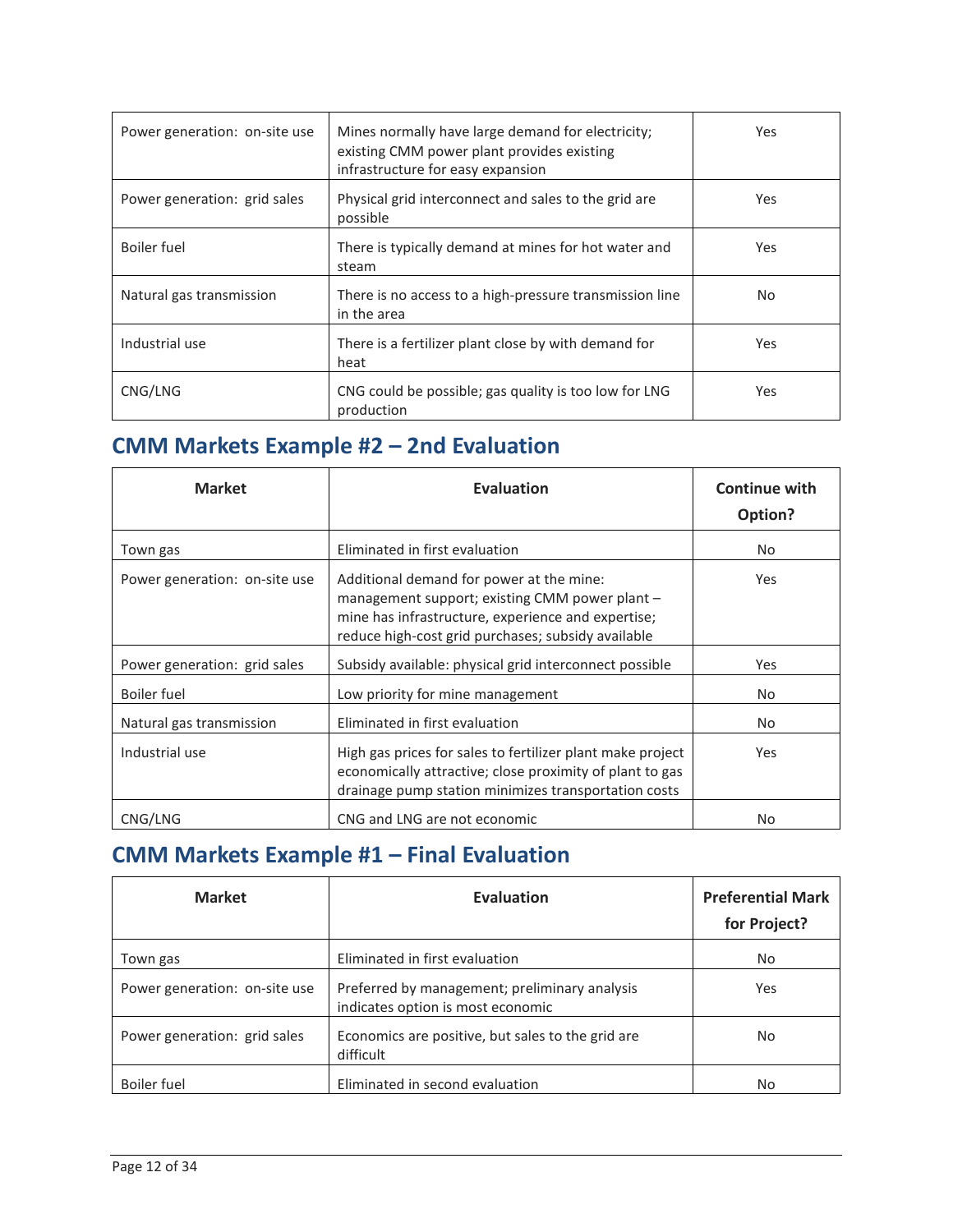| Natural gas transmission | Eliminated in first evaluation                                                                                                                                                                                     | No  |
|--------------------------|--------------------------------------------------------------------------------------------------------------------------------------------------------------------------------------------------------------------|-----|
| Industrial use           | Preliminary analysis shows gas sales to fertilizer<br>project are potentially profitable; logistics are easy to<br>manage due to close proximity of the plant and gas<br>conditioning and cleanup are not required | Yes |
| CNG/LNG                  | Eliminated in second evaluation                                                                                                                                                                                    | No  |

## **Risk Analysis**

## **Identify and Characterize Project Risks**

 can influence project development and operations, worker health and safety, profitability, and ultimately, the viability of a project. CMM projects, similar to any industrial project, can be impacted by external and internal factors that

prior to project development, to the extent possible. Therefore, it is critical to identify, assess, and develop a plan to manage these factors or project risks

This should be done not only as a prudent planning and development exercise for the project developer, but lenders and investors will also examine this risk analysis closely. The analysis must be sufficiently credible to support any decision to continue to the full feasibility stage.

A comprehensive risk assessment and management plan is expected for a full feasibility report. However, a less thorough assessment is acceptable for a pre-feasibility study report.

## **Risk Classification**

 the most significant known risks to the project. The objective of the pre-feasibility study report should be to identify and categorize a limited number of

Risk assessments in a pre-feasibility study can be qualitative due to limited time and resources.

Identification and a brief description of each risk and possible risk mitigation strategies are acceptable.

In general, project risks can be classified as:

- Development risks
- Operational risks
- Technical risks
- Market risks
- Financial risks
- Legal/policy risks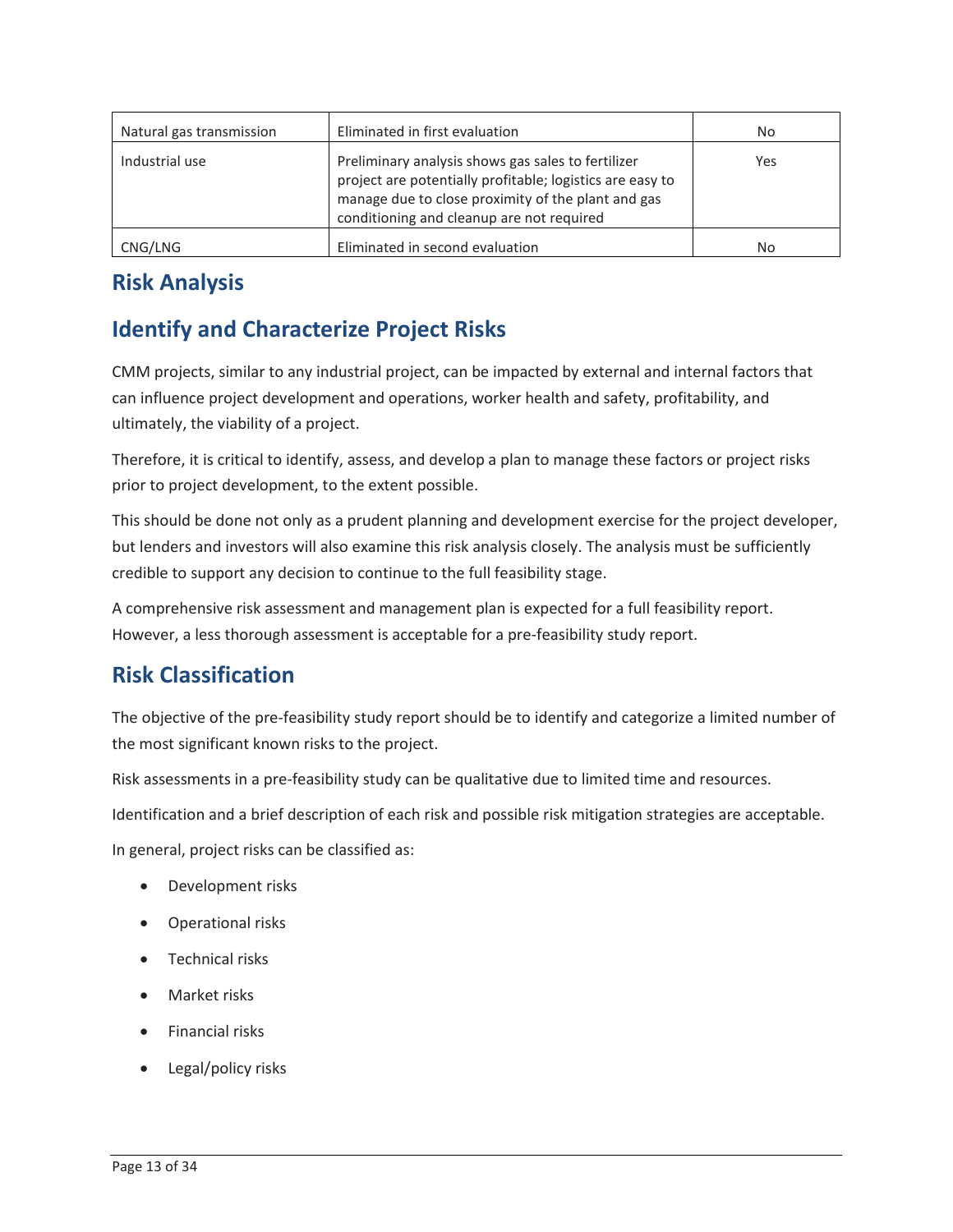## **Developmental Risks**

Developmental risks include:

- Design errors
- Construction delays
- Equipment delays
- Start-up problems

#### **Operational Risks**

Operational risks include:

- Maintenance & repairs that are more than those expected
- Monitoring systems malfunctioning
- Lower combustion efficiencies than expected
- Mine closure or change of ownership

#### **Technical Risks**

Technical risks include:

- Overestimating gas resource
- Gas quality/quantity decline
- Poor coordination with mine operator
- Physical link with market not possible

#### **Market Risks**

Market risks include:

- Commodity or carbon prices decline
- Transaction costs increase
- Counterparty unable to pay for gas supply
- Market access denied

#### **Financial Risks**

Financial risks include: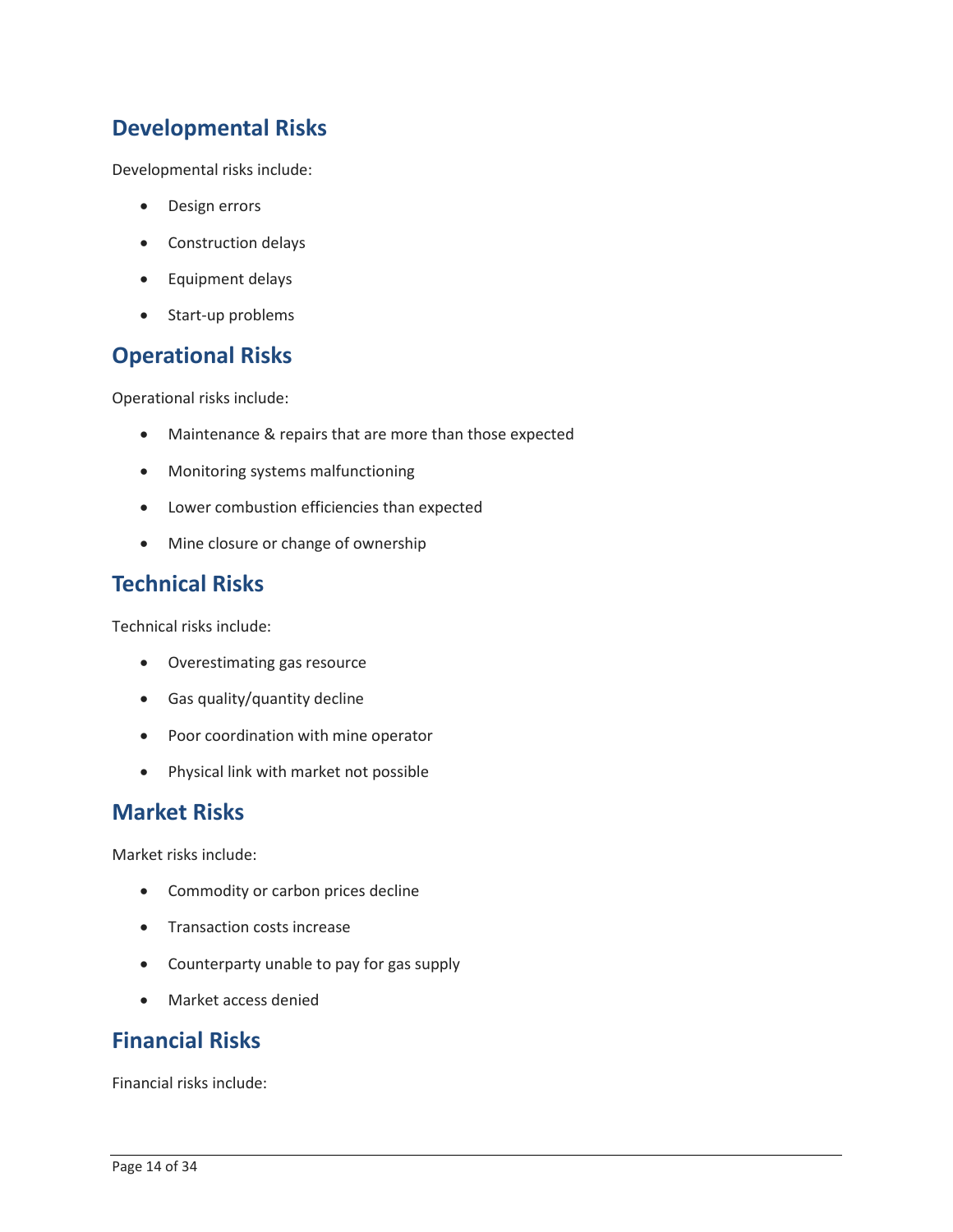- Development, operating, and capital costs higher than expected
- External finance not available
- Financing costs higher than expected

## **Legal/Policy Risks**

Legal/Policy risks include:

- Regulations prohibit or limit the project
- Change in law or policy impacting project
- Required permits or authorizations not issued

#### **Project Risk Mitigation Examples: Development**

| <b>Risk</b>                                                                 | <b>Impact</b>                                                                                                                  | <b>Mitigation</b>                                                                                                                                                                                                                                                                                                                          |
|-----------------------------------------------------------------------------|--------------------------------------------------------------------------------------------------------------------------------|--------------------------------------------------------------------------------------------------------------------------------------------------------------------------------------------------------------------------------------------------------------------------------------------------------------------------------------------|
| Construction and start-up<br>delays result in later start date              | Project costs increase, revenue<br>lost, and potential penalties<br>from energy and carbon off-<br>takers for delayed delivery | Develop and regularly update<br>detailed project development<br>plan. Structure contracts to<br>incentivize project construction,<br>commissioning, and start-up on<br>time while limiting or<br>eliminating penalties for delays<br>- consider mechanism to share<br>benefits and costs for<br>completion ahead of or behind<br>schedule. |
| Project design does not<br>effectively consider site-specific<br>conditions | Additional costs incurred to<br>design and build plant to<br>necessary specifications                                          | Perform thorough due diligence<br>including evaluating roads and<br>other transport requirements,<br>testing soils for foundations,<br>and identifying other features<br>which can impact site.                                                                                                                                            |

#### **Project Risk Mitigation Examples: Operational**

| <b>Risk</b>                                     | Impact                     | <b>Mitigation</b>                                                                                                                                                                                                                   |
|-------------------------------------------------|----------------------------|-------------------------------------------------------------------------------------------------------------------------------------------------------------------------------------------------------------------------------------|
| Connection to power grid or<br>pipeline delayed | Revenue start date delayed | If project appears feasible, start<br>negotiation at early stage or link<br>to existing on site connection<br>inherited from a CMM scheme.<br>Implement offset project<br>initially, with flaring if feasible<br>for early revenue. |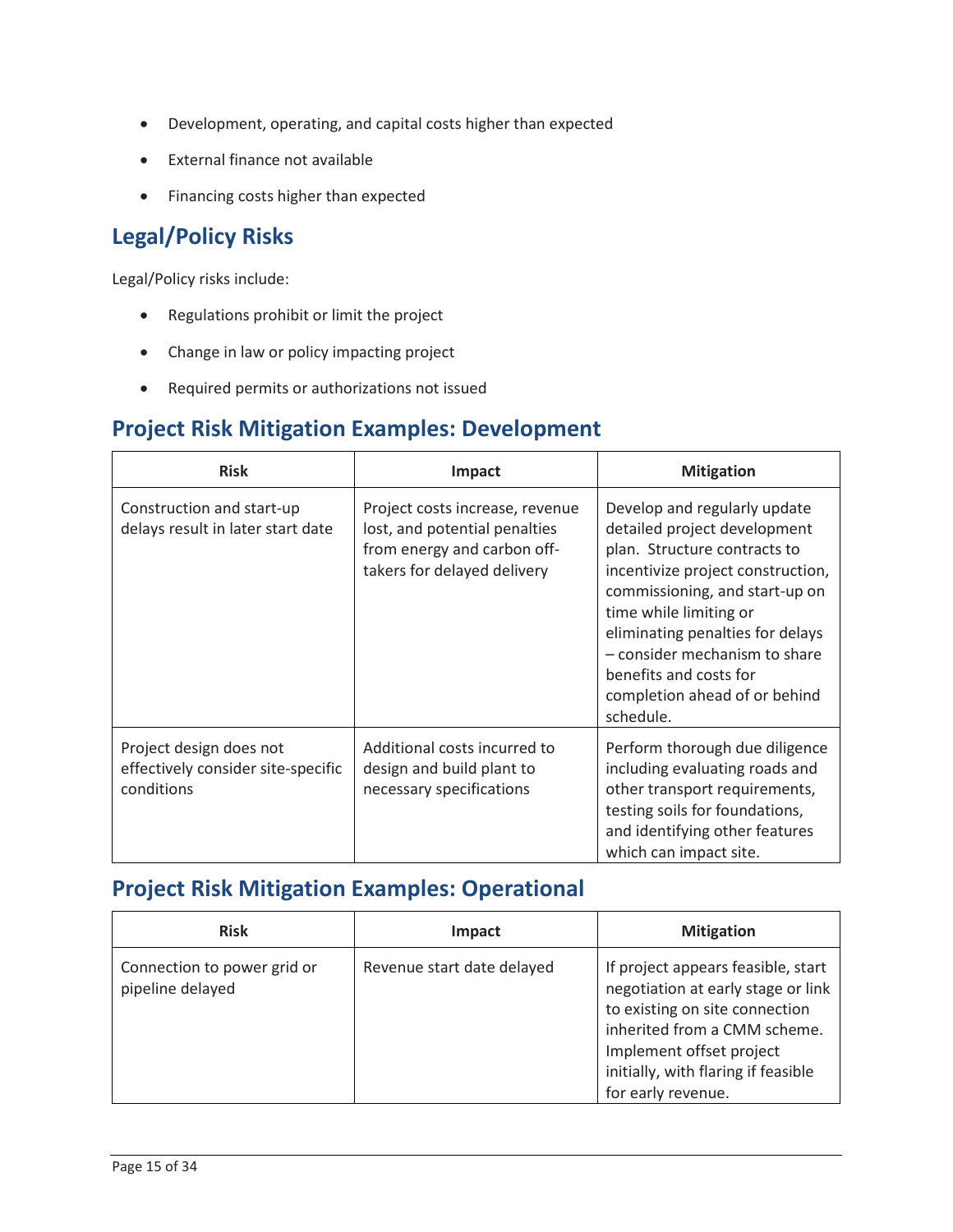| <b>Escalated connection cost</b> | Reduced profit | Seek fixed price contract |
|----------------------------------|----------------|---------------------------|
|                                  |                |                           |

## **Project Risk Mitigation Examples: Technical**

| <b>Risk</b>                                                                                                                              | <b>Impact</b>                                                                                | <b>Mitigation</b>                                                                                                                                                              |
|------------------------------------------------------------------------------------------------------------------------------------------|----------------------------------------------------------------------------------------------|--------------------------------------------------------------------------------------------------------------------------------------------------------------------------------|
| More rapid decline of gas<br>supply than expected - isolation<br>of sources, more rapid flooding,<br>erroneous interpretation of<br>data | Reduced revenue, early project<br>termination, unable to deliver<br>contracted energy supply | Improve forecasts: conduct in-<br>depth investigations and testing<br>in the full feasibility study and<br>develop more detailed<br>geological and decline reservoir<br>models |
| Failure of a production well                                                                                                             | No revenue until remedied                                                                    | Install dual production pipes in<br>entries (pre closure) or drill<br>replacement borehole post<br>closure                                                                     |
| Loss of gas quality                                                                                                                      | Power or thermal energy supply<br>reduced or in worst case, halted                           | Undertake remedial work on<br>mine entry seals                                                                                                                                 |
| Equipment failure                                                                                                                        | Loss of revenue until repaired                                                               | Detailed warranties; business<br>interruption insurance; planned<br>maintenance; use only original<br>equipment manufacturer spares                                            |

## **Project Risk Mitigation Examples: Market**

| <b>Risk</b>                               | Impact                                             | <b>Mitigation</b>                                                                                           |
|-------------------------------------------|----------------------------------------------------|-------------------------------------------------------------------------------------------------------------|
| Failure of sole customer's<br>business    | Loss of revenue stream until<br>new customer found | Multiple customers; dual<br>revenue stream if feasible                                                      |
| Fall in power or industrial gas<br>prices | Loss of revenue                                    | Dual revenue streams; develop<br>only high return on investment<br>projects so there is some<br>flexibility |
| Carbon market collapses                   | Loss of carbon revenue                             | Dual revenue streams                                                                                        |

## **Project Risk Mitigation Examples: Financial**

| <b>Risk</b>                                                      | <b>Impact</b>                                                       | <b>Mitigation</b>                                                                             |
|------------------------------------------------------------------|---------------------------------------------------------------------|-----------------------------------------------------------------------------------------------|
| Lenders and investors averse to<br>funding coal-related projects | Unable to finance                                                   | Emphasize the positive GHG<br>mitigation benefits. If<br>applicable, use carbon<br>financing. |
| Carbon assets fail to deliver                                    | Additional cost of emission<br>reduction credits from the<br>market | Accepted business risk                                                                        |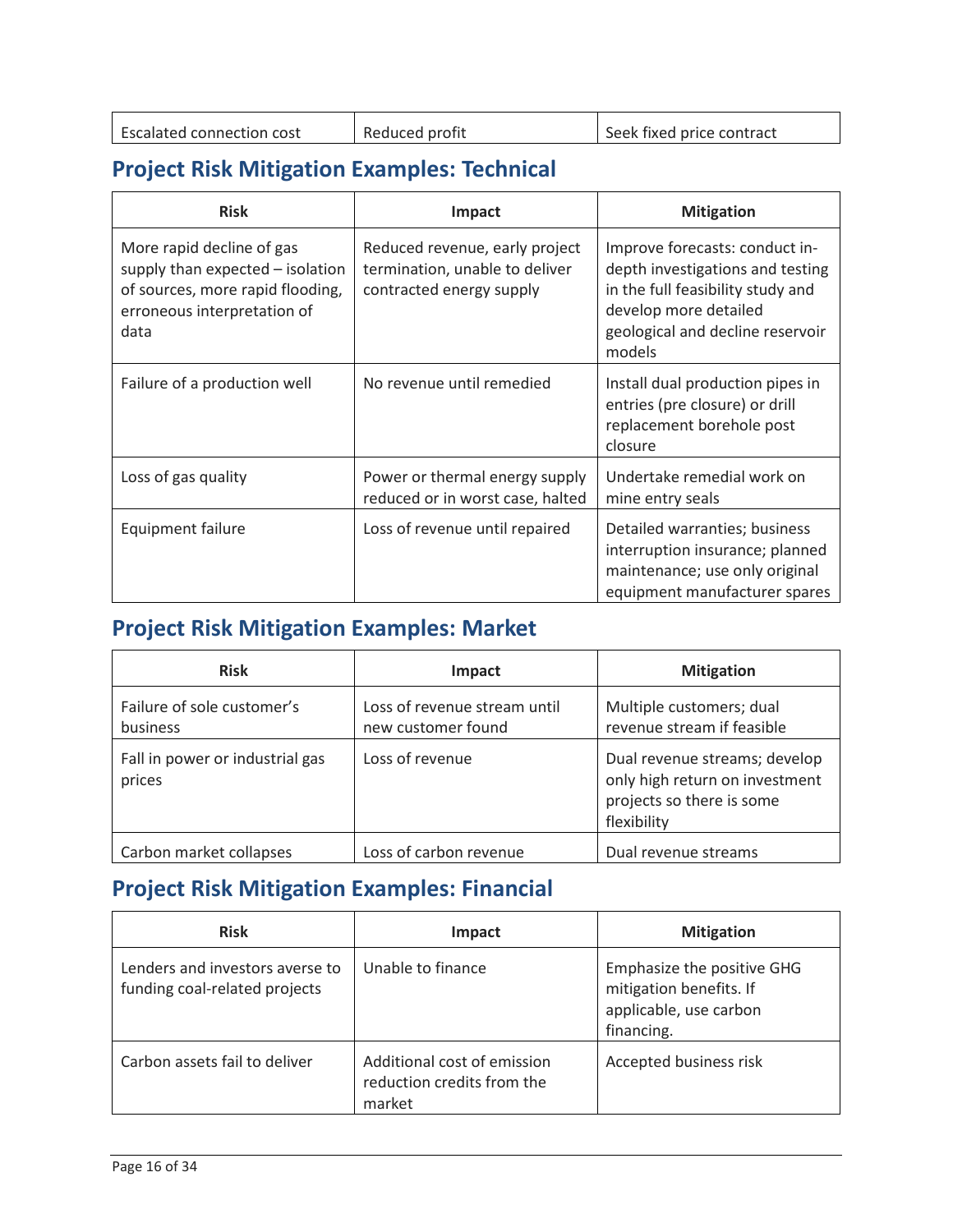## **Project Risk Mitigation Examples: Legal/Policy**

| <b>Risk</b>                                      | Impact                                                              | <b>Mitigation</b>                                                                                                                                                                                                                            |
|--------------------------------------------------|---------------------------------------------------------------------|----------------------------------------------------------------------------------------------------------------------------------------------------------------------------------------------------------------------------------------------|
| Required permits or<br>authorizations not issued | Project construction not able to<br>proceed                         | Thorough due diligence to<br>identify all required permits and<br>authorizations: mine safety,<br>environmental, construction,<br>carbon market, local, provincial,<br>and national. Consider<br>outsourcing to an expert to<br>reduce risk. |
| Change in law or policy<br>impacting project     | Project unable to complete<br>construction or continue<br>operating | Knowledge of local, provincial,<br>and national laws impacting the<br>project coupled with outreach<br>to authorities to convey impacts<br>of changes to the long-term<br>operation of the project.                                          |

### **Risk Assessment Tools**

To facilitate risk analysis, the project developer can rely on risk assessment tools to systematically identify and address risks.

An example of a risk assessment tool is a Risk Register:

- Establishes primary risk categories (e.g., legal, market, technical, operational, etc)
- Identifies specific risks within each category (Inherent risks) and rates risks
- Lists mitigation action for each risk to reduce risk exposure (Residual risk)

### **Risk Assessment Tools Dashboard**

 Detailed project risk assessment tools are more appropriate for a full feasibility report since a prefeasibility study report assesses only a limited number of major risks. However, a simplified register could be developed for a pre-feasibility study report.

## **Financial Analysis**

#### **Objectives of a Financial Analysis**

 In a pre-feasibility study, financial analysis is critical to forecast the cash flows to be generated by the CMM project and to help determine the project's financial feasibility.

 What should a pre-feasibility study financial analysis tell decision makers about the financial aspects of the project? It should: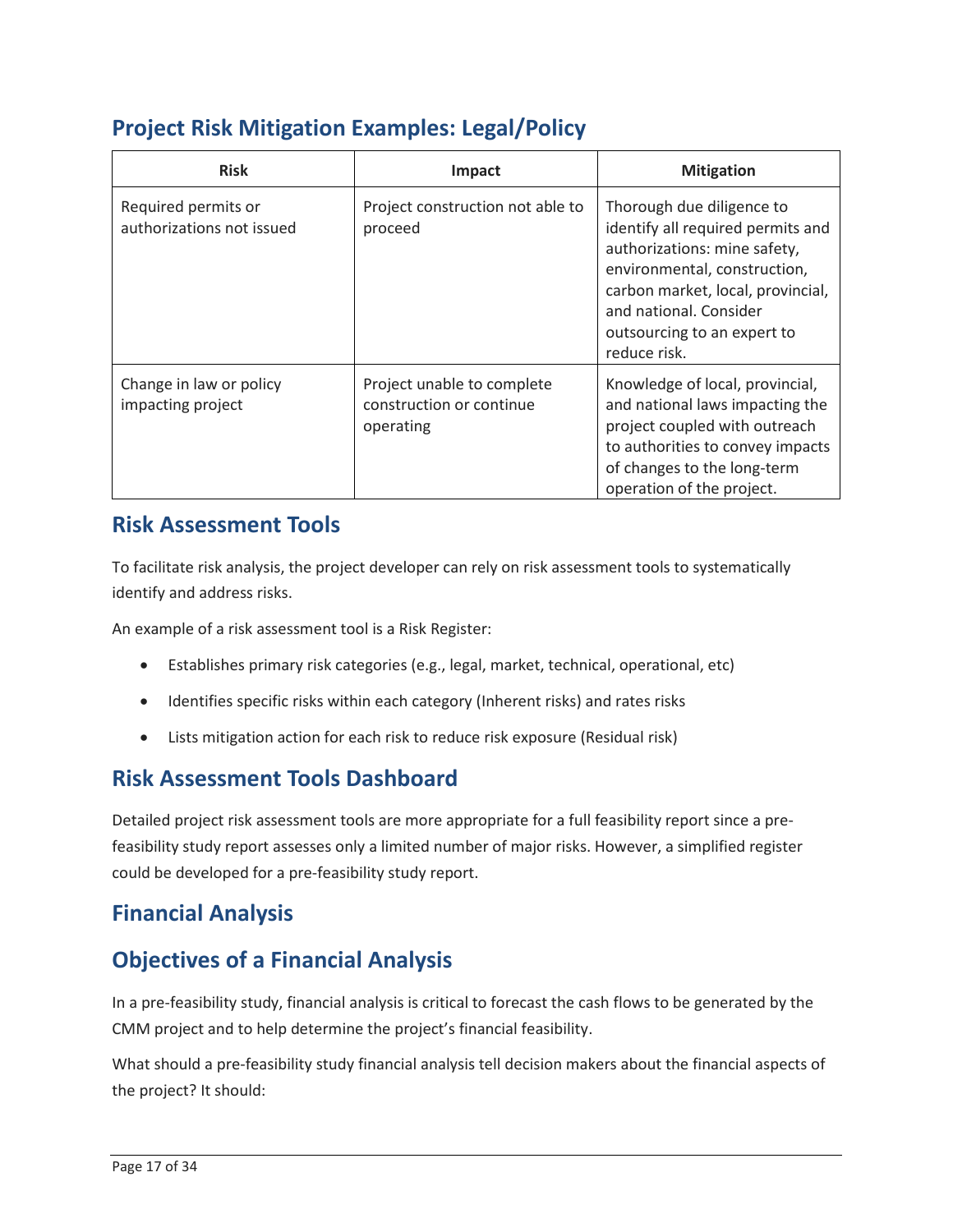- • Provide a reasonable estimate of future cash flows of a project both positive in the form of revenue, and negative in the form of expenditures.
- Estimate the profit (or loss) and return on investment of the project.
- Quantify some of the risks (financial and technical) facing the project.
- Assess energy commodities and environmental commodities generated by the project.

A financial analysis prepared for the pre-feasibility study report should be thorough enough to estimate financial feasibility, but a financial analysis at this stage is unlikely to be considered an "investment grade" document appropriate for project financing.

#### **Financial Assessment Analysis**

The steps in a financial assessment analysis include:

- Step 1. Identify financial inputs.
- Step 2. Determine project-specific inputs.
- Step 3. Construct a discounted cash flow model.
- Step 4. Consider financial performance measures to evaluate the project.

#### **Assessment Methodology: Financial Inputs**

Step 1. Identify financial inputs.

- Project term
- Development costs
- Capital costs
- Operating costs
- Timing of expenditures
- Revenue sources and values
- Inflation, interest, discount, and exchange rates

#### **Assessment Methodology: Project-Specific Inputs**

Step 2. Determine project-specific inputs.

- Methane concentrations
- Methane flowrates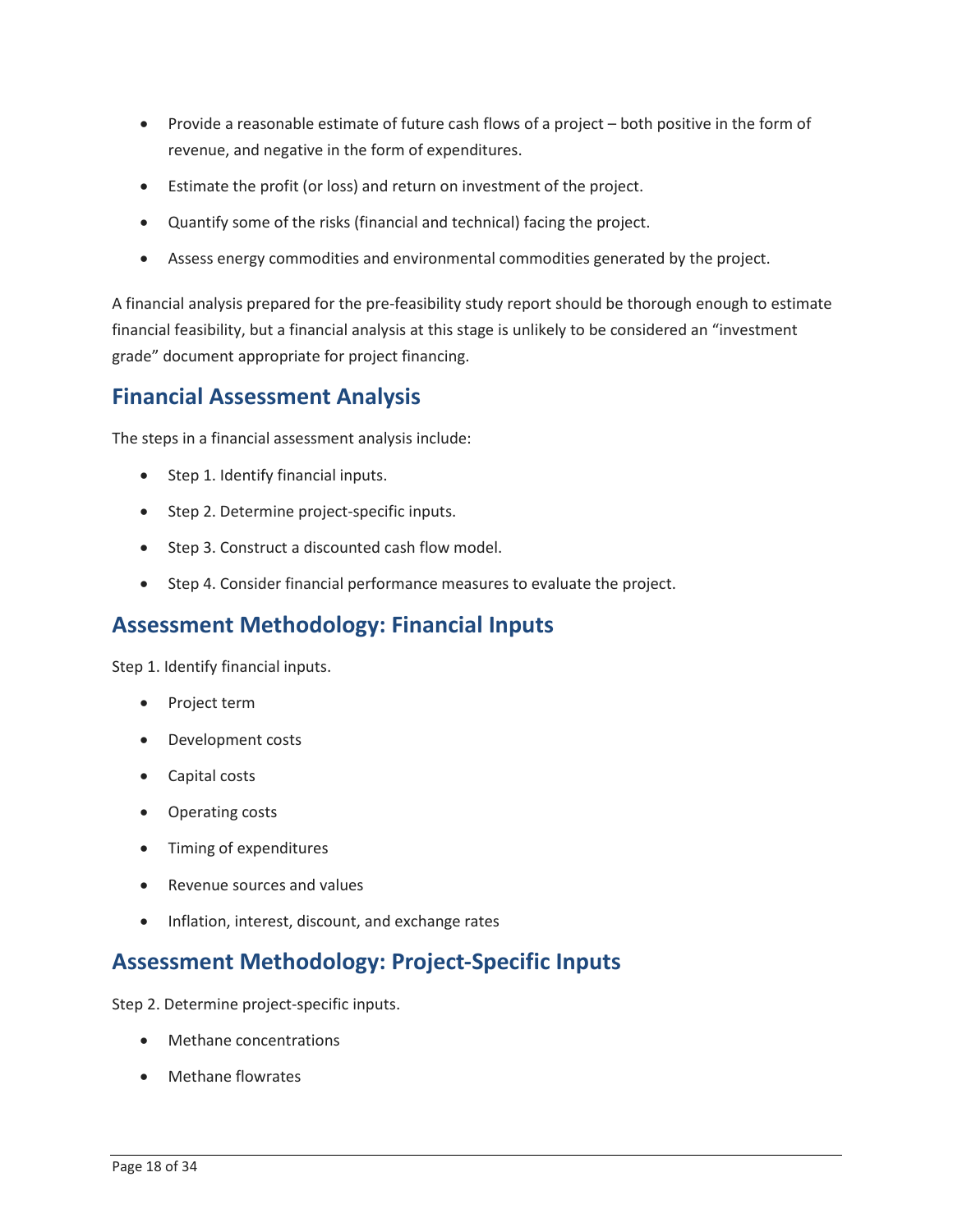- Drilling schedule
- Combustion & generator efficiencies
- Project runtime (0-100%)
- Global Warming Potentials (GWP)

## **Assessment Methodology: Cash Flow Model**

Step 3. Construct a discounted cash flow model.

- Build from scratch or use off-the-shelf
- Cash flows
- Income statement
- Key financial measures
- Sensitivity analysis

## **Assessment Methodology: Financial Measures**

Step 4. Consider financial performance measures to evaluate the project.

The key financial performance measures to evaluate the project include:

Primary

- Net present value (NPV)
- Internal rate of return (IRR)
- Payback period (years or months)

Secondary

- Profit to investment ratio
- Return on investment (ROI)

#### **Cost Estimates and Assumptions**

Cost estimates for goods and services required for the development of a CMM project should be based on:

- A combination of data provided locally.
- Known average costs based on analogous projects in the region.
- Publicly available sources.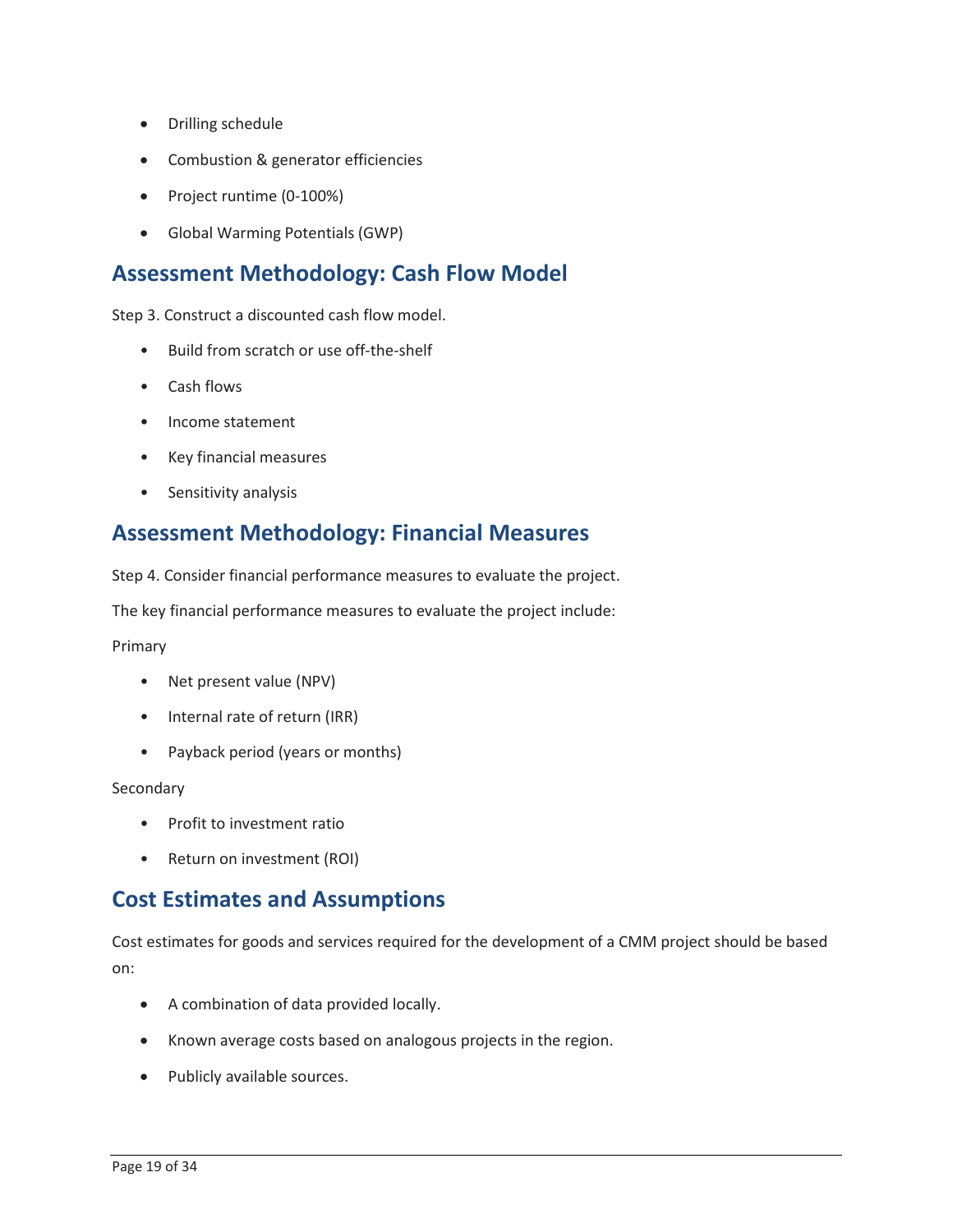Negotiated contract values for cost and revenue inputs are not necessary. However, assumptions should be conservative in a pre-feasibility study.

A more detailed analysis will be conducted if the project advances to the full-scale feasibility study level.

## **Financial Inputs: Capital Costs**

Capital costs that may be included in the analysis are:

- Site preparation costs
	- o Compacted hardcore for parking, equipment, lay-down, and site access
	- o Fencing and gates
	- o Concrete pads for containerized equipment
	- o Service connections
	- o Portable cabins office, stores, workshop
	- o Environmental improvements (e.g., stormwater retention)
	- o Initial permitting fees
- Capital works costs
	- o Drilling gas and water monitoring boreholes
	- o Additional sealing works on shafts or drifts
	- $\circ$  Additional underground works for gas and water management not met by the mine (any cost sharing would be a matter for negotiation by the developer)
- Equipment costs
	- o Skid mounted containers
	- o Gas extraction pumps
	- o Gas cleaning, drying, and conditioning equipment
	- $\circ$  Delivered, installed, and commissioned utilization equipment such as gas engines and generator sets, flares, oxidizers, boilers
	- o Pipework, ductwork, and valves
	- o Electrical systems and monitoring and control systems
	- o Export metering and power supply
	- o Compressors and grid/pipeline connections
	- o Vehicles and security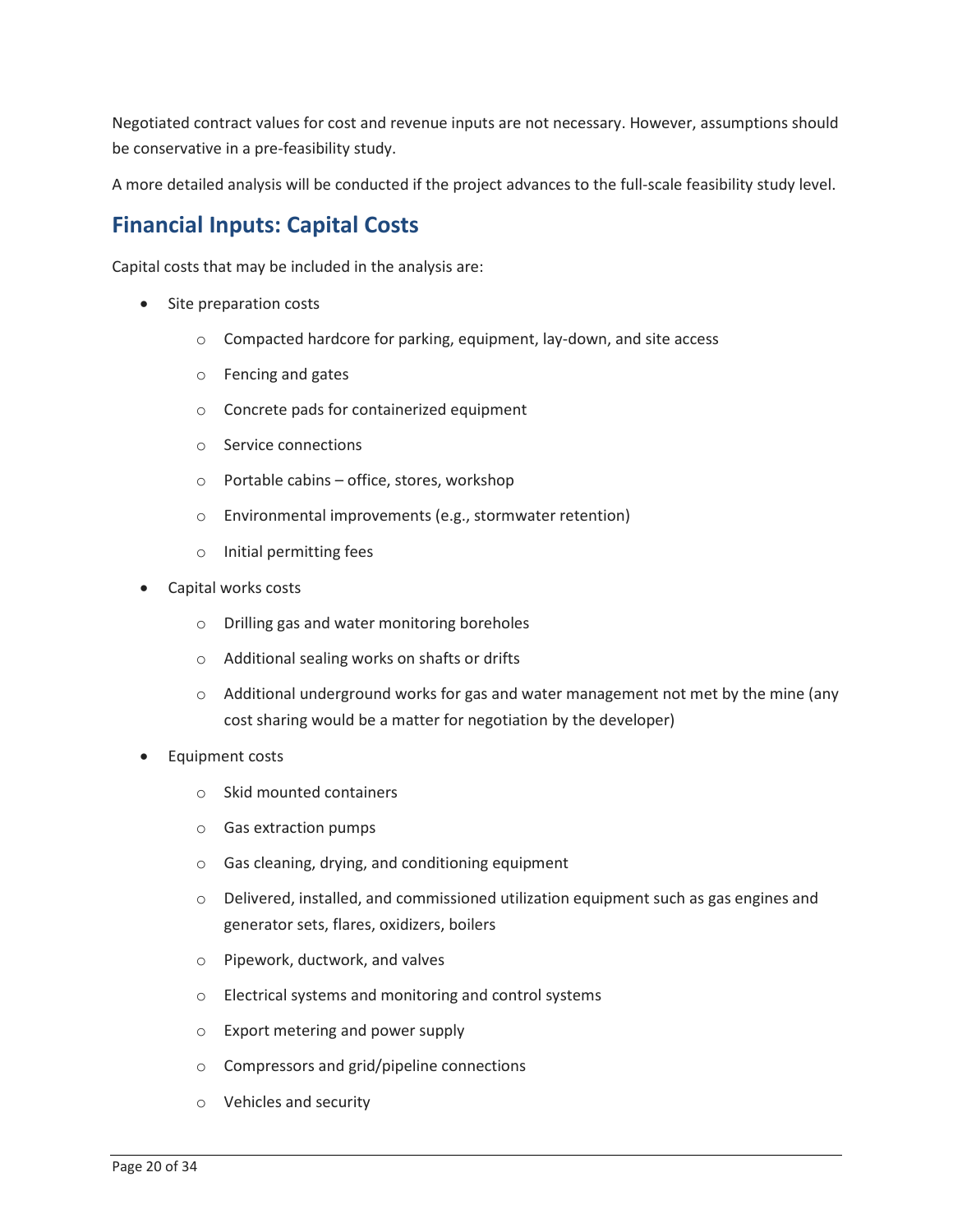- o Contingency for design or equipment specification change
- $\circ$  Equipment relocation costs if CMM plant is required to move during the term of the project to access gas supply
- o Working capital

 Note that it may not be possible to obtain realistic estimates for every cost item within the approved pre-feasibility study report budget and schedule.

Estimated values can be used when it is not possible to obtain cost estimates, but this should be noted in the analysis.

## **Financial Inputs: Operating Costs**

Operating costs are recurring costs associated with the maintenance and administration of the project on a day-to-day basis.

Operating costs may include the following:

- Gas fee or royalty
- Rent or lease fees
- Recurring registration costs
- Management and administration overhead
- Labor and staff costs
- Maintenance
- Instrument calibration
- Spare parts
- Transport
- Fuel
- Water treatment and disposal
- Transactions fees for monetization of energy and environmental commodities including project validation, emission reduction verification, and trades
- Debt interest
- Taxes

### **Example Financial and Project Inputs**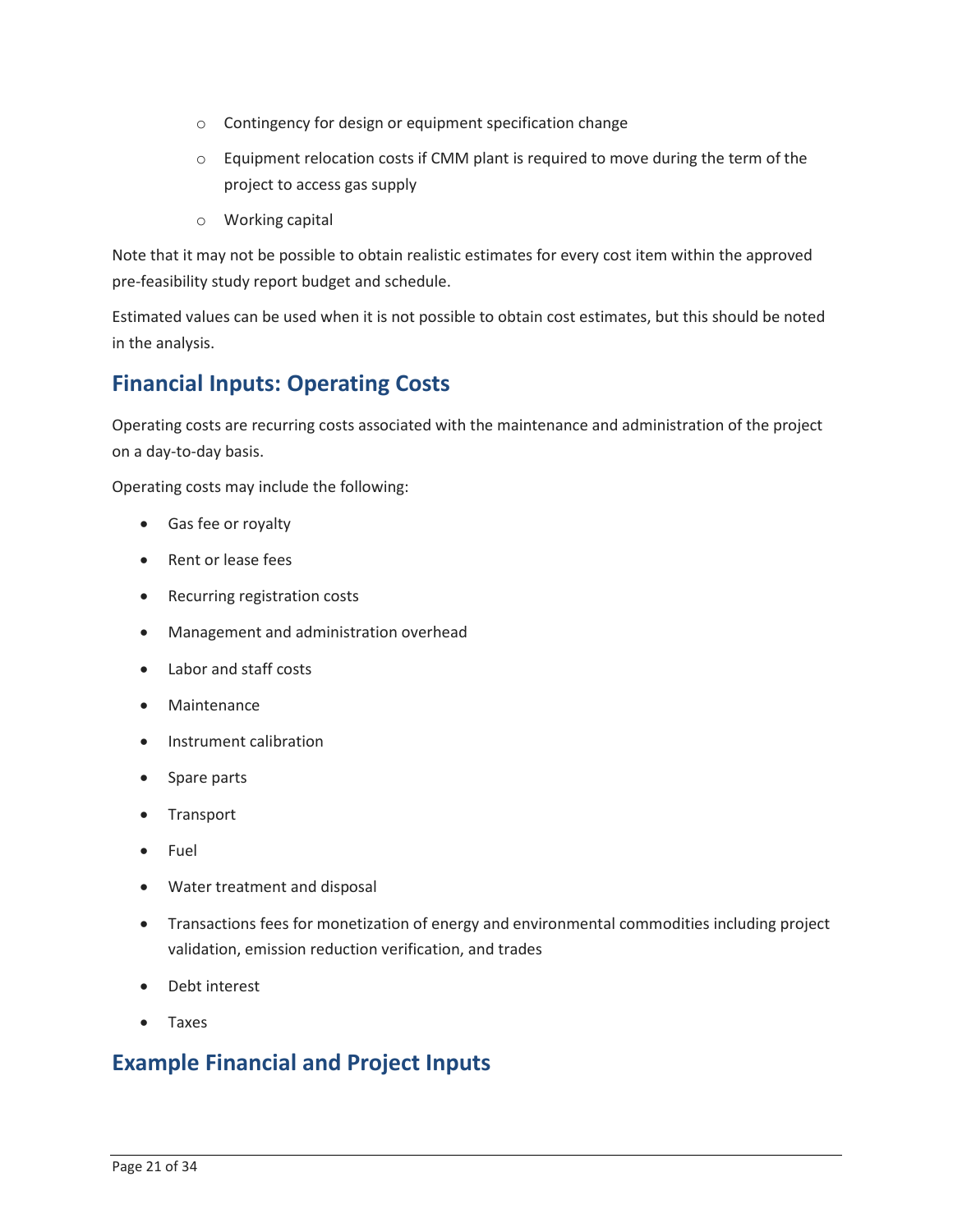[Pre-feasibility Study for Methane Drainage and Utilization at the TengHui Coal Mine, Shanxi Province,](https://www.epa.gov/sites/production/files/2019-05/documents/epa_gmi_tenghui_05-2-19.pdf)  Inputs that were used in the financial analysis for a GMI pre-feasibility study report are shown below: [China.](https://www.epa.gov/sites/production/files/2019-05/documents/epa_gmi_tenghui_05-2-19.pdf)

- Project Inputs Forecasted gas production rates
- Capital and operating cost estimates and other project inputs for CMM power project
- • Capital and operating cost estimates and project inputs for the gas drainage improvements of a CMM project

## **Choosing an Appropriate Model for the Financial Analysis**

 The project developer conducting the pre-feasibility study has several options for the design of the financial model, with the choices ranging from more specific and robust to more general.

 software such as MS Excel®. The model may take some time to build and test; however, it is likely to can be modified as needed. It is also best suited to graduate to a more detailed and thorough model Custom-built project-specific model: The project-specific model is a purpose-built model that is designed and built specifically for the CMM project under study in a recognized and widely available spreadsheet produce the most accurate and defensible results because it is designed specifically for the project and required for a full feasibility study.

 Adapted or modified model: The project developer can choose a generic, ready-made financial model from a public source. These types of models are widely available on the Internet in commonly available spreadsheet software, but are not specific to CMM projects, will require modification, and are generally not fully customizable. Although these models may require less time to set up, they will usually produce less reliable results.

 type of model requires users to provide inputs into a data entry form and the model produces a cash flow steam with financial metrics, such as net present value (NPV) and internal rate of return (IRR). This model. This model option is least flexible, limiting a user's ability to tailor the model to a specific project. Publicly available standardized model: A final option is to use a more generic publicly available model, such as the USEPA CMOP cash flow model [\(https://www.epa.gov/cmop/cmm-cash-flow-model\)](https://www.epa.gov/cmop/cmm-cash-flow-model). This model provides the user with a quick analysis and general results and is not an "investment grade"

## **Selecting a Financial Model**

The choice of the financial model used to project cash flows will depend on:

- The objectives of the pre-feasibility study
- Timing
- Depth of analysis desired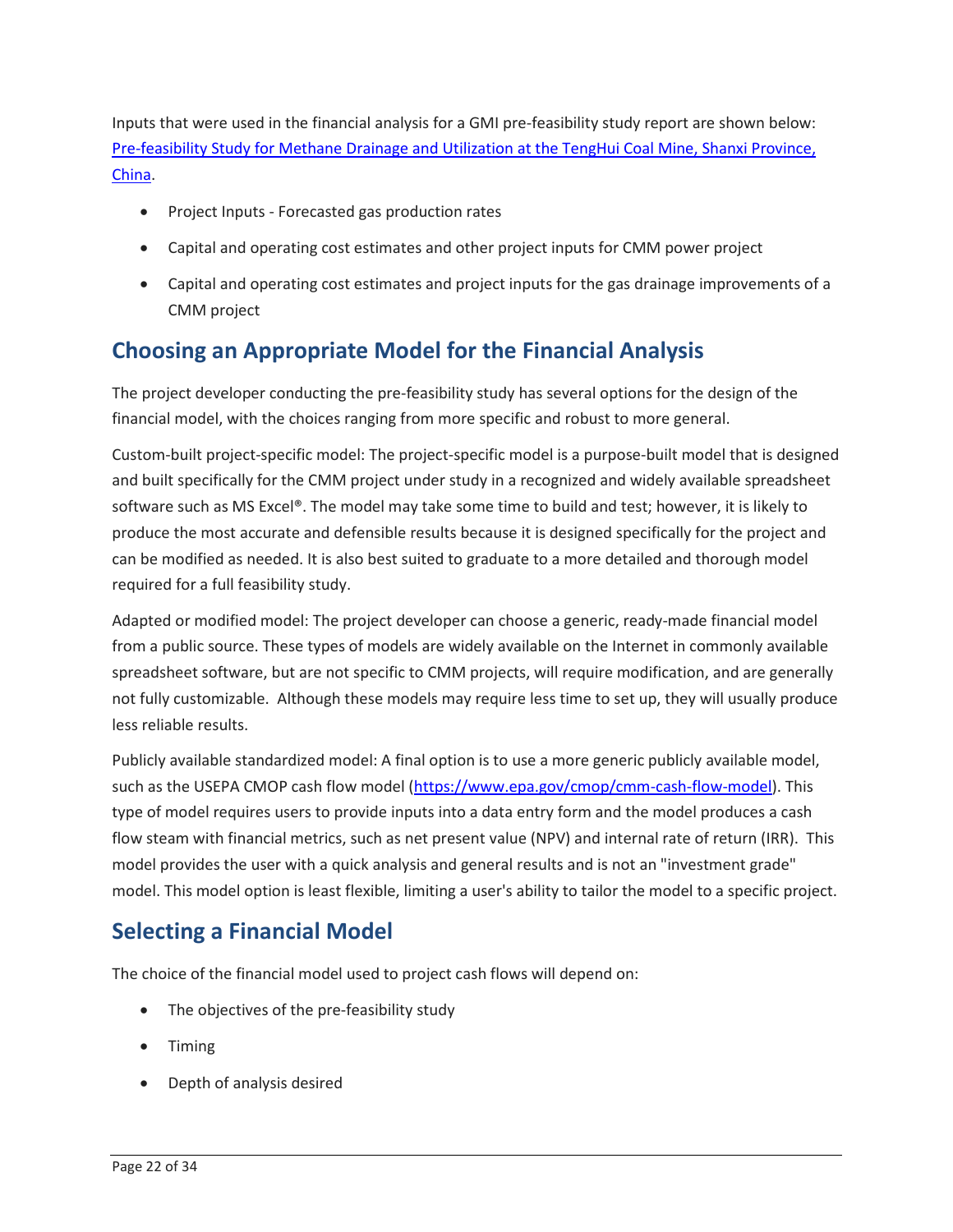- Data availability and accuracy
- Corporate policy

 Regardless of the option chosen, the project developer should have a good understanding of the model's structure, accuracy, and limitations to effectively interpret and convey the model outputs.

### **Other Considerations in Choosing the Model**

 The project developer should decide whether the project will include debt financing and structure the model accordingly.

 compatible with a corporate financial model. It is also important to determine if the model will be stand-alone or if it will need to be integrated or

 Construction and presentation of the financial model should also follow the good practices listed on the next slide. This ensures that the model is reasonably easy to use, the inputs and outputs are clearly presented, and the model is readily auditable.

### **Good Practices for Financial Modeling**

- • Use standard conventions recognized by the financial community (for example, months/years and cash flow calculations over time flow horizontal, and data categories are listed vertically).
- Define major assumptions.
- Avoid overly complex models with too many tiers.
- Limit the complexity of formulas and the precedents and dependents for formulas.
- Minimize the use of macros.
- Make sure input, calculation, and output worksheets/screens are clean, well-organized, and easy to navigate.
- • If possible, calculate costs, revenues, and cash flows on a monthly basis and roll-up the monthly totals into annual totals. Note, however, that calculating cash flows on an annual basis is acceptable for a pre-feasibility study report.

## **Quality Control of the Financial Model**

 essential to the credibility of the analysis, pre-feasibility study report, and the project developer's The financial model is the foundation of the financial analysis. The model's integrity and accuracy are success, since the project developer may have to provide the model to a potential investor.

Therefore, it is good practice to:

• Conduct quality control of the model.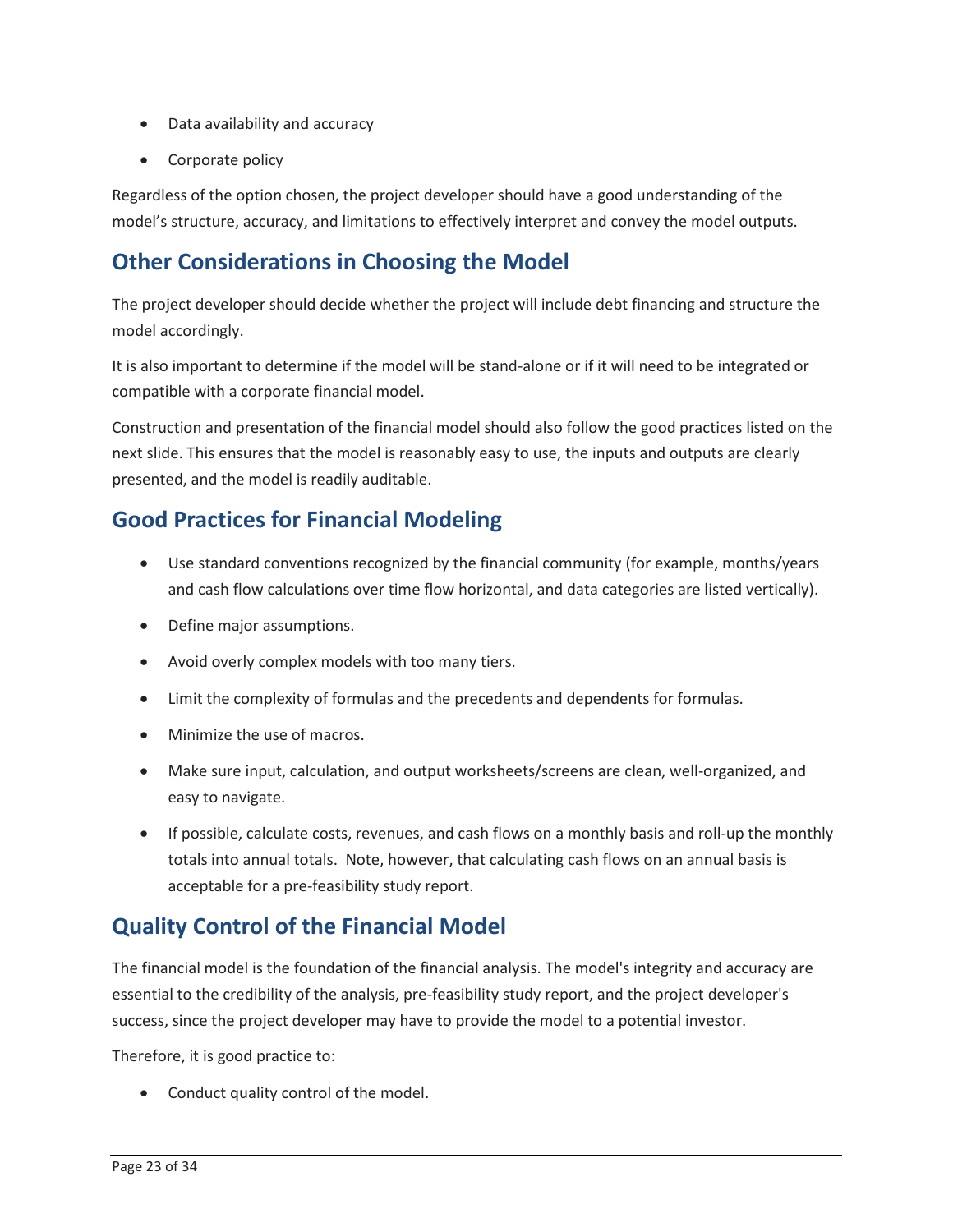- Subject the model to regular testing and review.
- Incorporate calculation checks in the model.
- • Use "common-sense" tests to compare model results with expected values based on an informed estimate.

## **Providing the Model to External Parties**

It is also a good practice to provide the model to external parties if you are seeking 3<sup>rd</sup> party finance.

- $\bullet$  3<sup>rd</sup> party investors will demand access to the model before providing investment.
- • The model must be auditable: if an investor cannot understand and work through the model, then they are unlikely to finance the project.
- Assumptions must be clearly defined.
- A flow chart or basic users guide can help internal and external users.

## **Financial Analysis: Key Outputs**

 financial performance measures that will be used to evaluate the financial feasibility of the project. The cash flow model and financial analysis prepared for a CMM pre-feasibility study will produce several

 Although many factors can influence the decision to approve a project, in many cases the decision will be based primarily on the results of the financial analysis and the availability of a market for the CMM.

 evaluate the potential financial viability of a CMM project. The tables on the following slides present the primary and secondary financial metrics that are used to

### **Financial Analysis: Key Metrics**

| <b>Financial Metric</b>          | What is it?                                                                                                                                                                                                                                                                      | <b>Decision Criteria</b>                                          | <b>Key Considerations</b>                                                                                                                                            |
|----------------------------------|----------------------------------------------------------------------------------------------------------------------------------------------------------------------------------------------------------------------------------------------------------------------------------|-------------------------------------------------------------------|----------------------------------------------------------------------------------------------------------------------------------------------------------------------|
| Net Present Value<br>(NPV)       | Present value of future<br>cash flows generated<br>by the project. Future<br>cash flows are<br>"discounted" by the<br>organization's cost of<br>capital. If $NPV > 0$ , cash<br>flow from the project<br>will exceed the cost of<br>investment. Reported<br>as a currency value. | Proceed with project if<br>NPV is greater than<br>zero            | Relies on projections<br>for energy and<br>environmental<br>commodity prices and<br>inflation rates.<br>Discount rate<br>(weighted average cost<br>of capital) used. |
| Internal Rate of Return<br>(IRR) | The internal rate of<br>return is a discount<br>rate that makes the net                                                                                                                                                                                                          | Go ahead with project<br>if IRR exceeds<br>organization's defined | Hurdle rate can be pre-<br>tax or post-tax IRR<br>(critical to clarify).                                                                                             |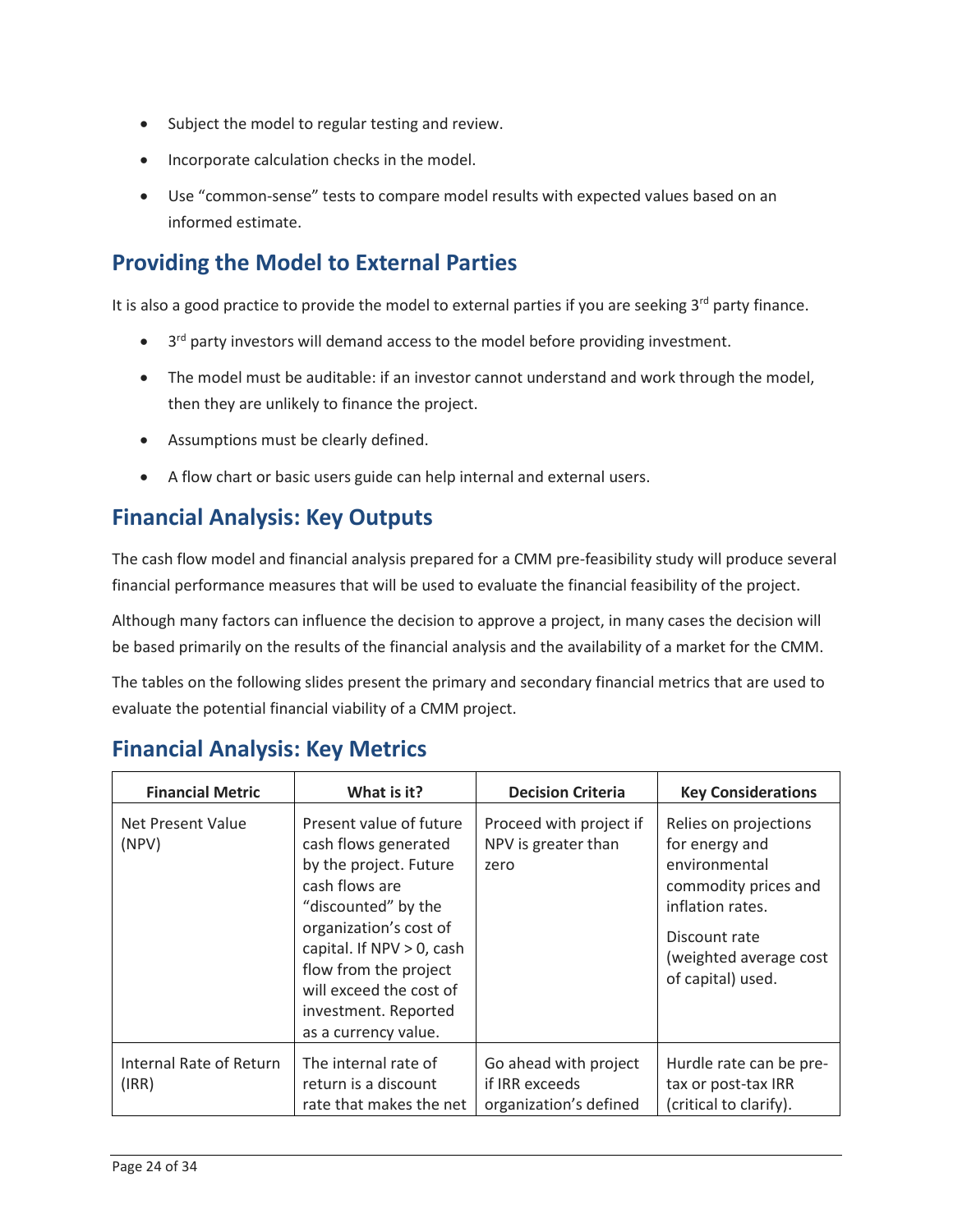|                | present value (NPV) of<br>all cash flows equal to<br>zero in a discounted<br>cash flow analysis.<br>Reported as a<br>percentage. | "hurdle rate" $-$ i.e., the<br>minimum acceptable<br>rate of return for the<br>project developer (e.g.<br>11%) | IRR measure tends to<br>favor shorter project<br>and low capital<br>expenditure projects.<br>NPV should prevail if<br>IRR / NPV give<br>conflicting results.                                                                        |
|----------------|----------------------------------------------------------------------------------------------------------------------------------|----------------------------------------------------------------------------------------------------------------|-------------------------------------------------------------------------------------------------------------------------------------------------------------------------------------------------------------------------------------|
| Payback Period | The period of time<br>required for the project<br>to "break even" where<br>revenues equal<br>expenditures.                       | Shorter payback period<br>is preferable                                                                        | Can be calculated and<br>presented as a simple<br>payback (non-<br>discounted) period or<br>as a discounted<br>payback where the<br>break even is based on<br>discounted cash flows.<br>Not used by itself to<br>make an investment |
|                |                                                                                                                                  |                                                                                                                | decision.<br>Provides broader                                                                                                                                                                                                       |
|                |                                                                                                                                  |                                                                                                                | perspective when used<br>with other metrics.                                                                                                                                                                                        |

## **Financial Analysis: Secondary Metrics**

| <b>Financial Metric</b>       | What is it?                                                                                                                                                   | <b>Decision Criteria</b>              | <b>Key Considerations</b>                                                                                                                                                                                                                                 |
|-------------------------------|---------------------------------------------------------------------------------------------------------------------------------------------------------------|---------------------------------------|-----------------------------------------------------------------------------------------------------------------------------------------------------------------------------------------------------------------------------------------------------------|
| Return on Investment<br>(ROI) | Measures the amount<br>of return on a<br>particular investment<br>at the end of project<br>life by comparing net<br>revenue against the<br>investment's cost. | Proceed if ROI<br>projected at 10-20% | Uses non-discounted<br>values so does not<br>consider time value of<br>money. Therefore, NPV<br>is preferred as a better<br>metric to assess project<br>feasibility.<br>Acceptable ROI<br>depends on many<br>factors - risk tolerance,<br>schedules, etc. |
| Profitability Index           | Present value of a<br>project's future cash<br>flows divided by the<br>initial investment.<br>Reported as a<br>percentage.                                    | Greater than 1                        | Closely related to NPV.<br>Will be greater than<br>one when NPV is<br>positive. The higher the<br>ratio, the more<br>profitable the project.                                                                                                              |

## **Monetizing Benefits from GHG Emission Reductions**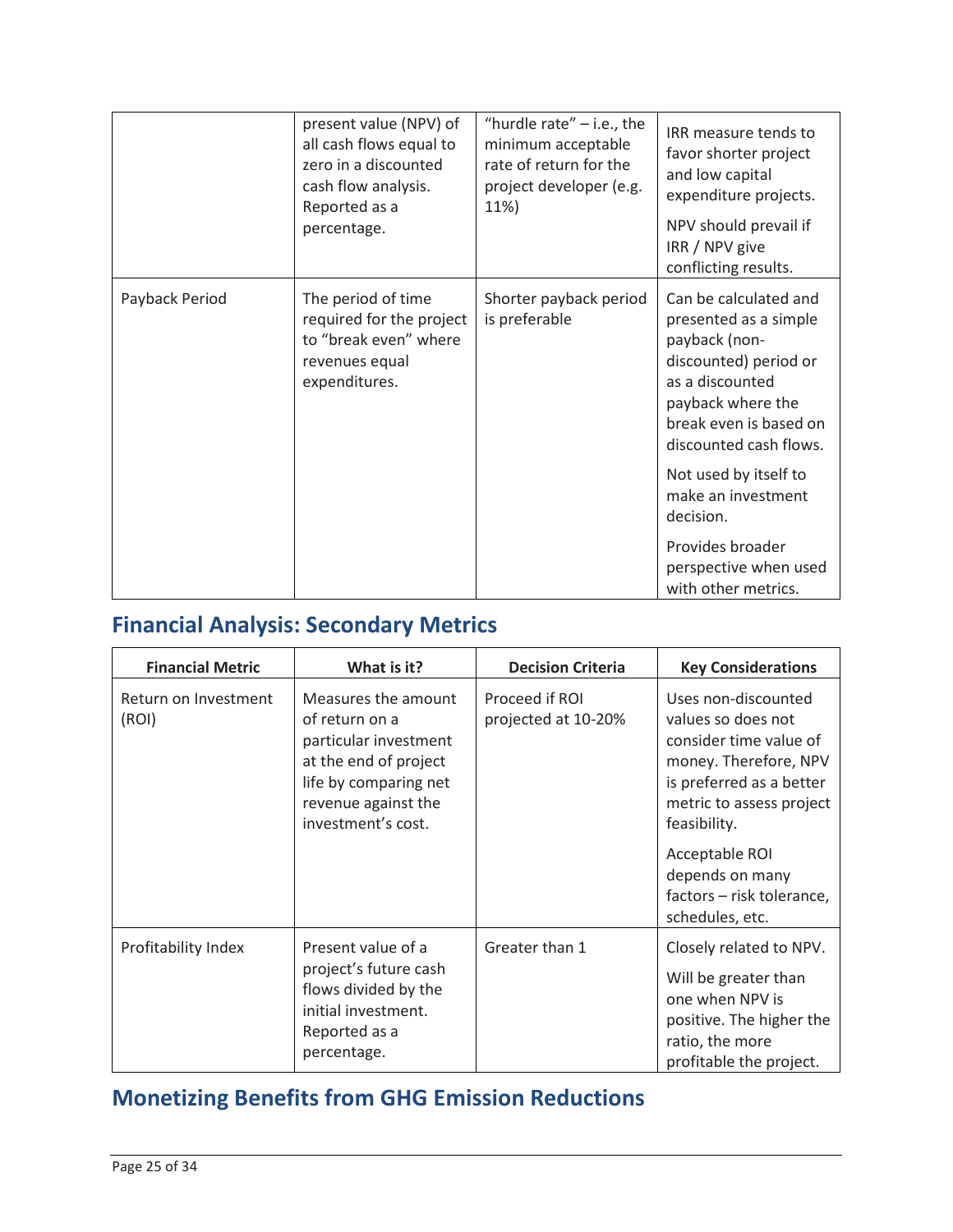CMM projects produce energy and environmental benefits. It is very important to account for the environmental benefits, which can be a market or financing requirement.

CMM projects can generate marketable carbon credits and offsets, which offer an additional revenue stream for projects. A best practice is to estimate the reduction of GHG emissions over the life of the project.

- Generally required for feasibility and pre-feasibility study reports prepared for bilateral or multilateral financing
- Requirement for all GMI-sponsored pre-feasibility study reports

 If projects can access carbon credit or offset markets, project owners should expect rigorous requirements to demonstrate transparency and accuracy of GHG emission reductions.

## **Methodologies for Estimating Benefits from Reducing GHG Emissions**

Methodologies for calculating GHG emission reductions can be market-specific. The pre-feasibility study preparer should conduct additional studies to understand the applicable methodologies to accurately calculate emission reductions.

 highlights the beneficial environmental impacts of the project regardless of the monetary value of emission reduction credits and offsets. Quantifying emission reductions is not only necessary to support the financial analysis, but it also

 In addition to calculating direct emission reductions from the CMM project, the project may also produce indirect emission reductions which can also be quantified.

- Direct emissions are the methane emissions that are a consequence of the mining activities; therefore, direct emission reductions reduce those methane emissions at the site.
- • Indirect emission reductions are emissions that are a consequence of the activities of the mining operation but occur at sources owned or controlled by another entity. For CMM projects, indirect carbon dioxide emission reductions may result from supplying gas-fired power to the electric grid, displacing coal-fired power.

# **Methodologies for Estimating Benefits from Reducing GHG Emissions (continued)**

 For the purposes of a pre-feasibility study, where calculation methods and GWPs are not specified, direct and indirect emission reductions from CMM projects can be calculated based on published GWPs from the Intergovernmental Panel on Climate Change (IPCC).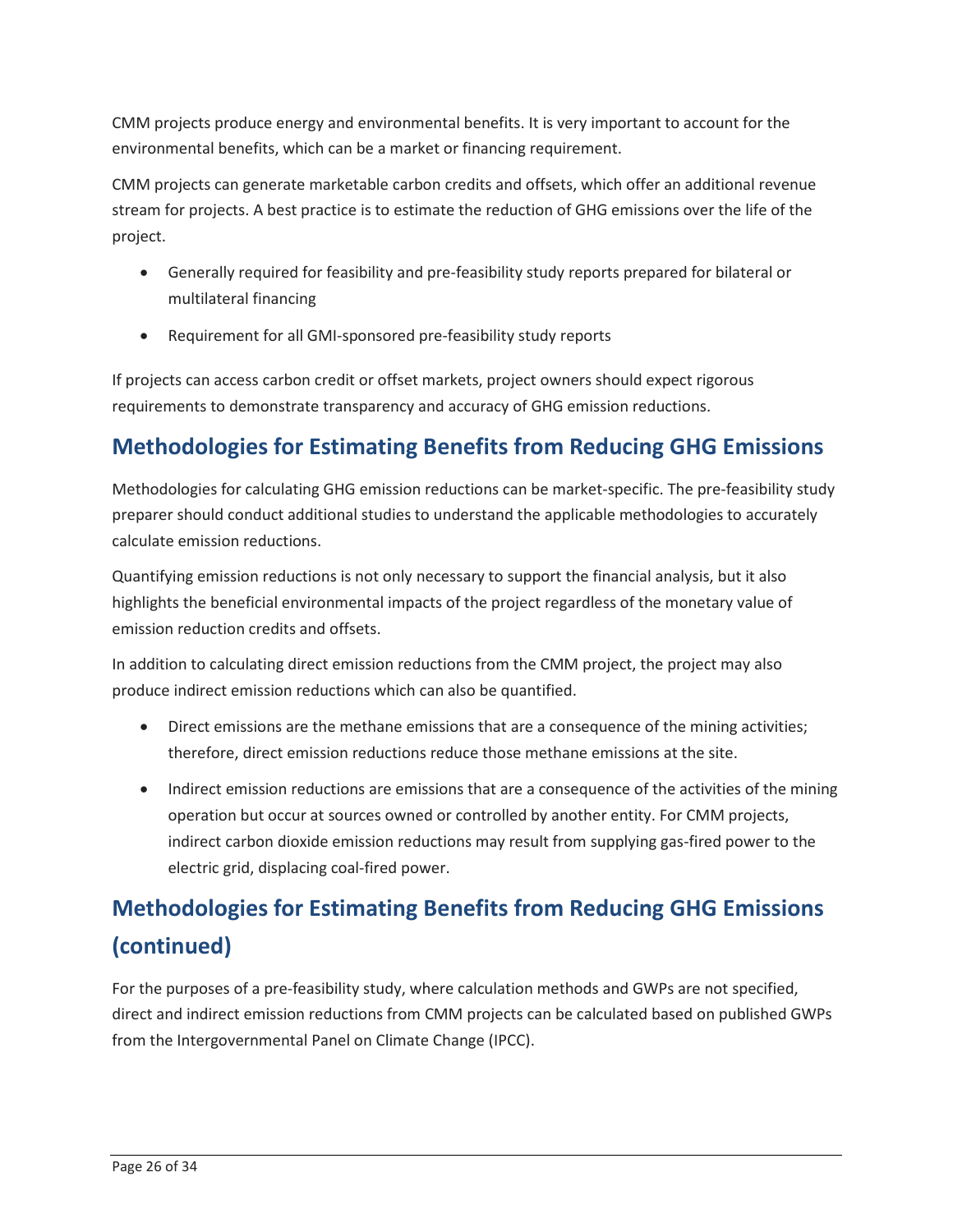generated by the project should be the 100-year atmospheric life, because most carbon markets use the However, the GWP used to determine the monetary value of methane-based carbon credits/offsets 100-year value as the benchmark.

# **Calculating Benefits of GHG Reductions: Role of GWP and Indirect Emission Factors**

Where there is a price for carbon offsets, an additional revenue line can be added. The calculation of emission reductions is based on the following:

 GWP of Methane: Currently, in most carbon markets, a GWP of 25 is used, meaning the emission of 1 metric ton of CH<sub>4</sub> to the atmosphere equals the impact 25 metric tons of CO<sub>2</sub>. This value is from the IPCC The developer should confirm the referenced GWP in the market in which it intends to participate to Fourth Assessment Report (IPCC, 2007); however, the value has changed with each Assessment Report. accurately calculate the value of the CMM emission offsets it intends to sell.

emission reductions. For each ton of CH<sub>4</sub> combusted, 2.75 t CO<sub>2</sub> is emitted, resulting in a net emission reduction of 22.25  $t$  CO<sub>2</sub>e per ton of CH<sub>4</sub> destroyed.  $CO<sub>2</sub>$  from Combustion of Methane: Combustion of CH<sub>4</sub> generates  $CO<sub>2</sub>$ . Estimating emission reductions from CMM projects must account for the release of  $CO<sub>2</sub>$  from combustion when calculating net  $CO<sub>2</sub>$ 

## **Quantifying the Co-benefits of CMM Projects**

Quantifying the emission reductions of other pollutants will identify important co-benefits of the project and may provide additional revenue to the project. Thus, calculating emission reduction of these pollutants might be beneficial.

 • Sulfur dioxide, nitrous oxide, particulate matter, and mercury are the most common pollutants considered.

 Reliable grid emission factors are required at the regional or local level. Such estimates may only be practical for large-scale power or heating projects.

Why quantify emission reduction benefits from other pollutants?

- It may be required by law.
- • There may be a market for emission reductions of these pollutants, creating a monetary value for their reduction.
- Noting the reductions in the pre-feasibility report highlights the environmental co-benefits of the project.

## **Financial Analysis: Accounting for Uncertainty**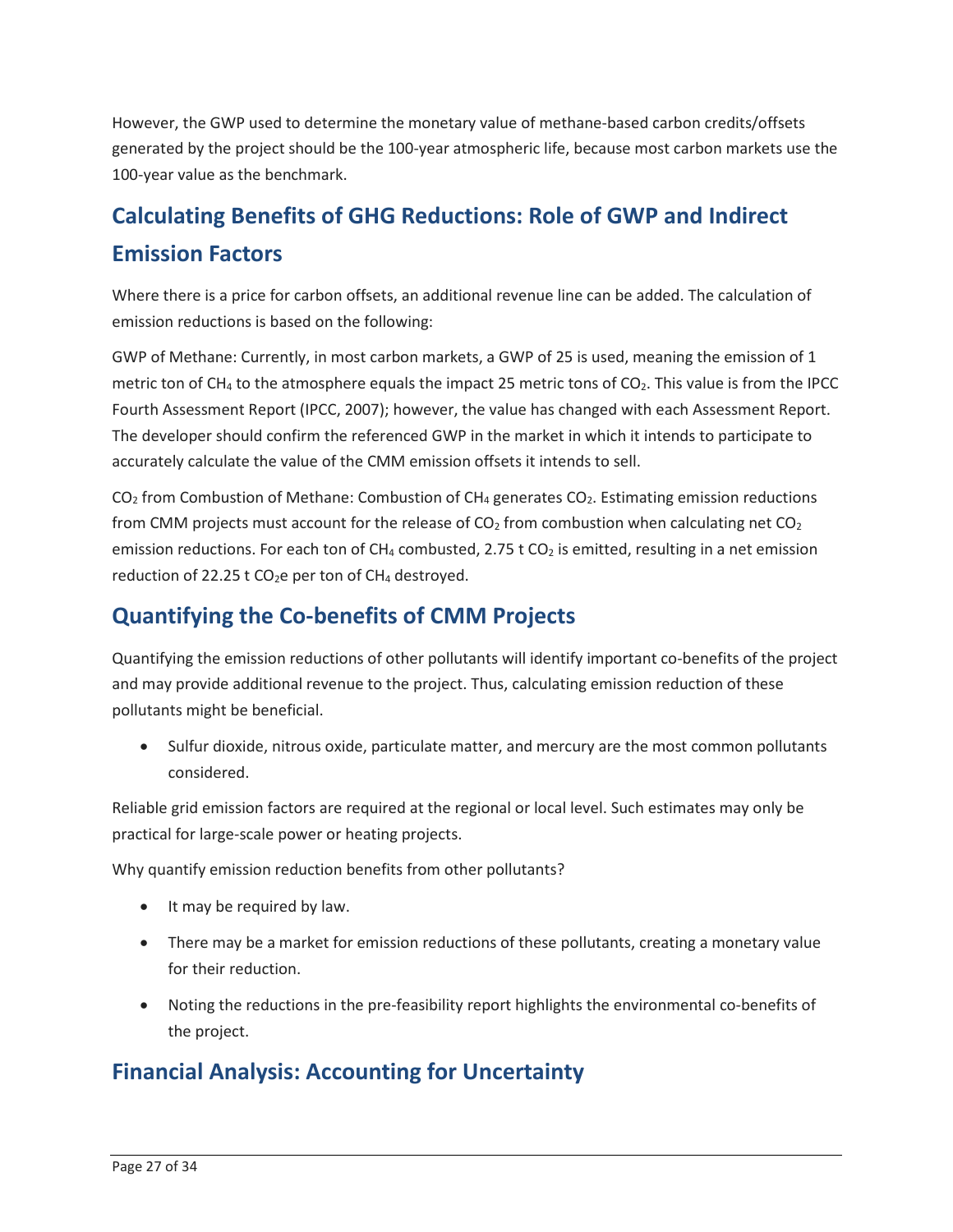Every project faces uncertainties, such as delayed schedules, changes in equipment prices, fluctuation in sales prices, and unexpected changes in gas composition and flow rates.

The financial analysis should account for these and other uncertainties.

Accounting for uncertainties can be done by incorporating the following elements into the analysis:

- Create a range (base, high, and low cases) of potential outcomes.
- Incorporate a sensitivity analysis into the financial analysis.
- Include contingent funds for capital expenditures and operating expenses in the financial analysis.
- Use conservative assumptions for input values.
- Avoid "hockey stick" revenue growth.

## **Accounting for Uncertainty: Creating a Range of Potential Outcomes**

 One approach to account for uncertainty entails creating base, high, and low cases to show the most realistic financial outcome for the project but also the potential upside and downside that the project presents to an investor.

- Base case Represents the expected outcome in a business-as-usual scenario.
- High case Inputs to the analysis are adjusted to approximate the most reasonable upside case for the project. Examples include higher sales prices for commodities, lower capital expenditures and operating expenses, and lower interest rates.
- Low case Inputs to the analysis are adjusted to approximate the worst economic case for the project short of project failure. Examples include low sales prices for commodities, higher financing costs, and lower than expected gas production.

#### **Accounting for Uncertainty: Incorporate a Sensitivity Analysis**

Another approach to account for uncertainty is to incorporate a sensitivity analysis into the financial analysis.

By altering the values of key inputs, the project developer will understand the costs and revenues that have the most significant impact on the project.

For a CMM project, sensitivity analyses are usually performed on changes in: produced gas quality and quantity, electricity or gas sales prices, carbon market prices, capital expenditures and operating expenses, or delays in construction and start-up.

The sensitivity analyses will support the development of the base, high, and low cases.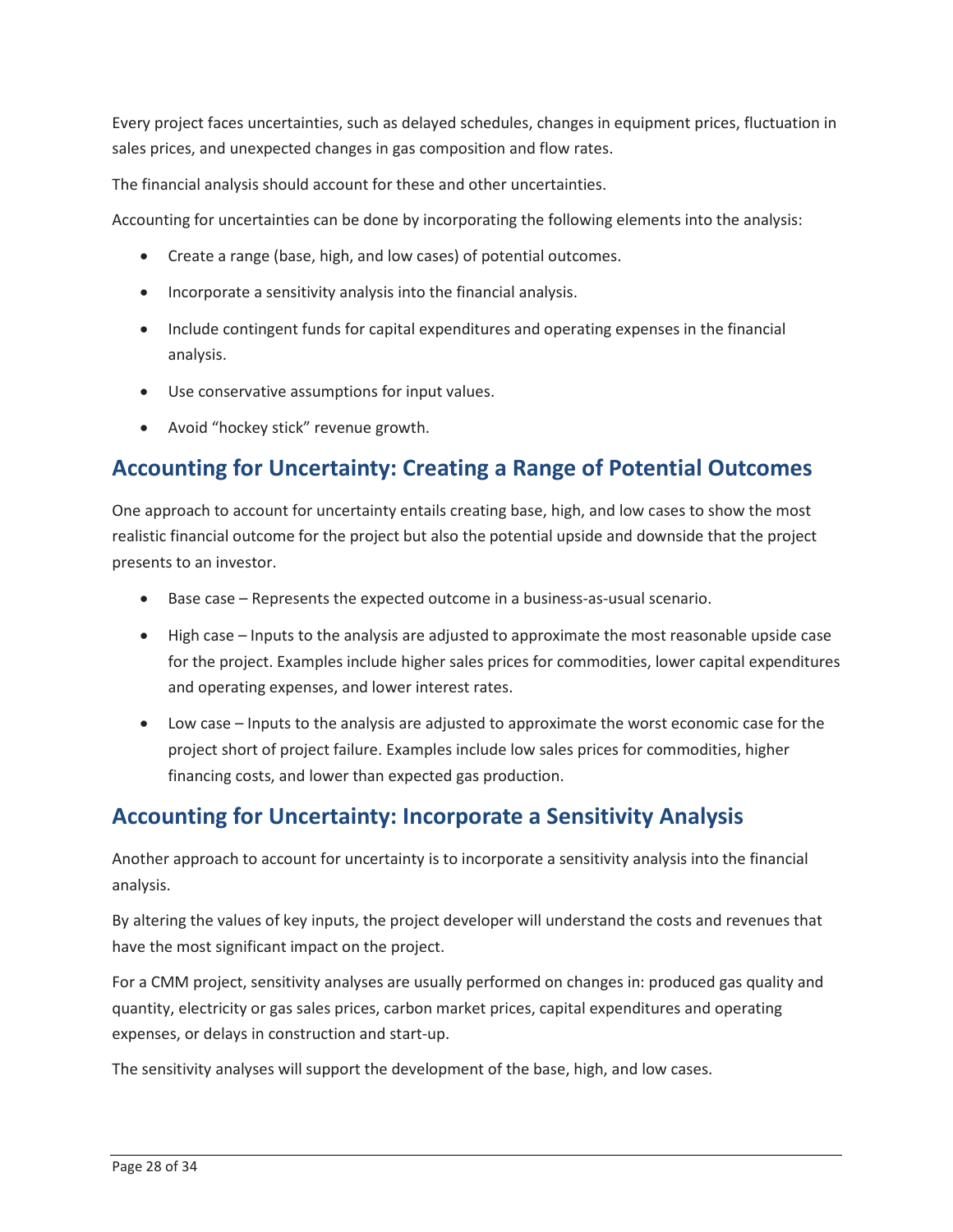# **Accounting for Uncertainty: Include Contingent Funds for CapEx and OpEx**

Another approach to account for uncertainty is to include contingent funds for capital expenditures and operating expenses in the financial analysis.

Contingencies are additional funds set aside at project start to offset unexpected costs. The contingent amount varies depending on:

- Project risk
- Corporate policy
- Other factors

 The contingency is often in the range of 5-20% of the total expected capital expenditures and operating expense costs.

## **Accounting for Uncertainty: Using Conservative Input Values**

Using conservative input values is another approach to account for uncertainty.

 The financial analysis should be based on realistic and conservative assumptions and inputs to establish a realistic assessment of project financial feasibility.

 equipment and operation, and maximum gas production capacity sustained over the life of the project, Overly generous input values in the form of unrealistic growth in sales prices, below market costs for will very likely lead to a misleading financial analysis.

Use of unrealistic inputs is also a red flag for project investors who are skilled in reviewing and assessing financial models.

## **Accounting for Uncertainty: Avoiding "Hockey Stick" Revenue Growth**

 Project proponents seeking finance will often project a revenue or profit growth curve that grows very slowly in the early to middle years of a project, only to show exponential growth in the out years – the so-called "hockey stick" curve.

 Hockey stick growth is another red flag to investors, and the underlying data supporting any such growth curve will be closely scrutinized by investors as unrealistic.

## **GMI Pre-feasibility Study: Lessons Learned**

Lessons learned from GMI pre-feasibility studies include:

• Clarify the study objective, definition, and scope with the host mine.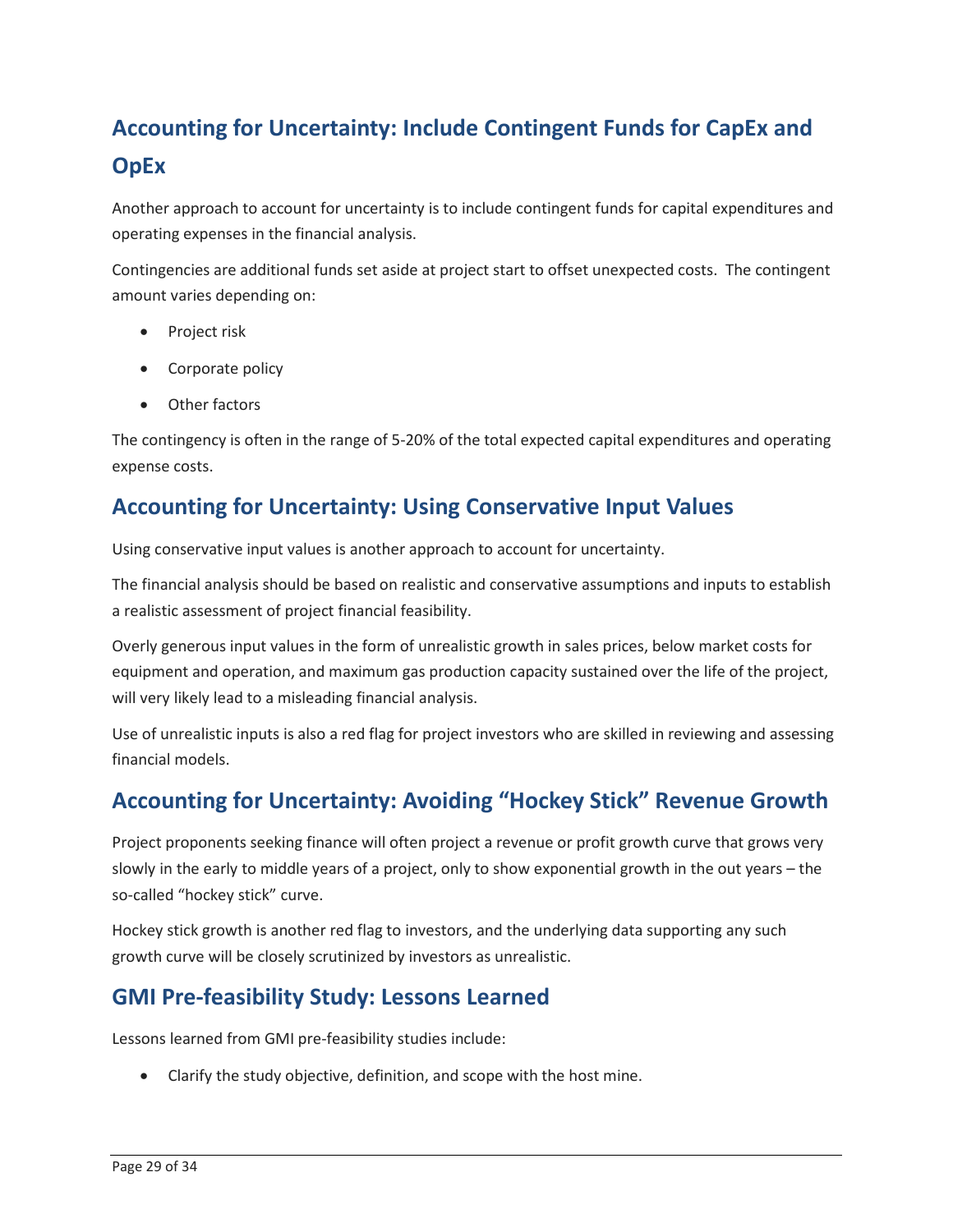- Recognize time and budget limitations (keep in mind that it is not a full feasibility study).
- Expect and plan for differences in terminology, units, and practice.
- Expect gaps in available data.
- It is permissible to use other data sources or to make reasonable assumptions (but it should be stated in the final report).
- There are multiple options to forecast gas production.
- Examine all available markets for CMM use, but the choice is usually clear from the start.

#### **Reasons for Project Discontinuation**

 Despite best efforts, the project under study may not move forward for any number of reasons, but commonly due to:

- Inability of the current market to support the project.
- Change in mine management or ownership.
- Change in operations, such as a refocus on core business of coal production.
- Decrease in gas quantity or quality.
- Change in regulatory framework.
- Unavailability of financing.
- Inability to accept or manage project risks.
- Inability of the project developer and host mine to negotiate a project development agreement.

#### **Module 7 Summary**

In this module, you learned:

- To identify and assess all potential markets through a detailed market analysis.
- • About the environmental benefits associated with the reduction of GHG emissions through the development of a coal mine methane project.
- To characterize various project risks with various risk assessment tools.
- • About the primary metrics of a financial analysis and the importance of a clear, well-structured model.
- GMI's experience and recommendations in completing a pre-feasibility study.

#### **Thank you!**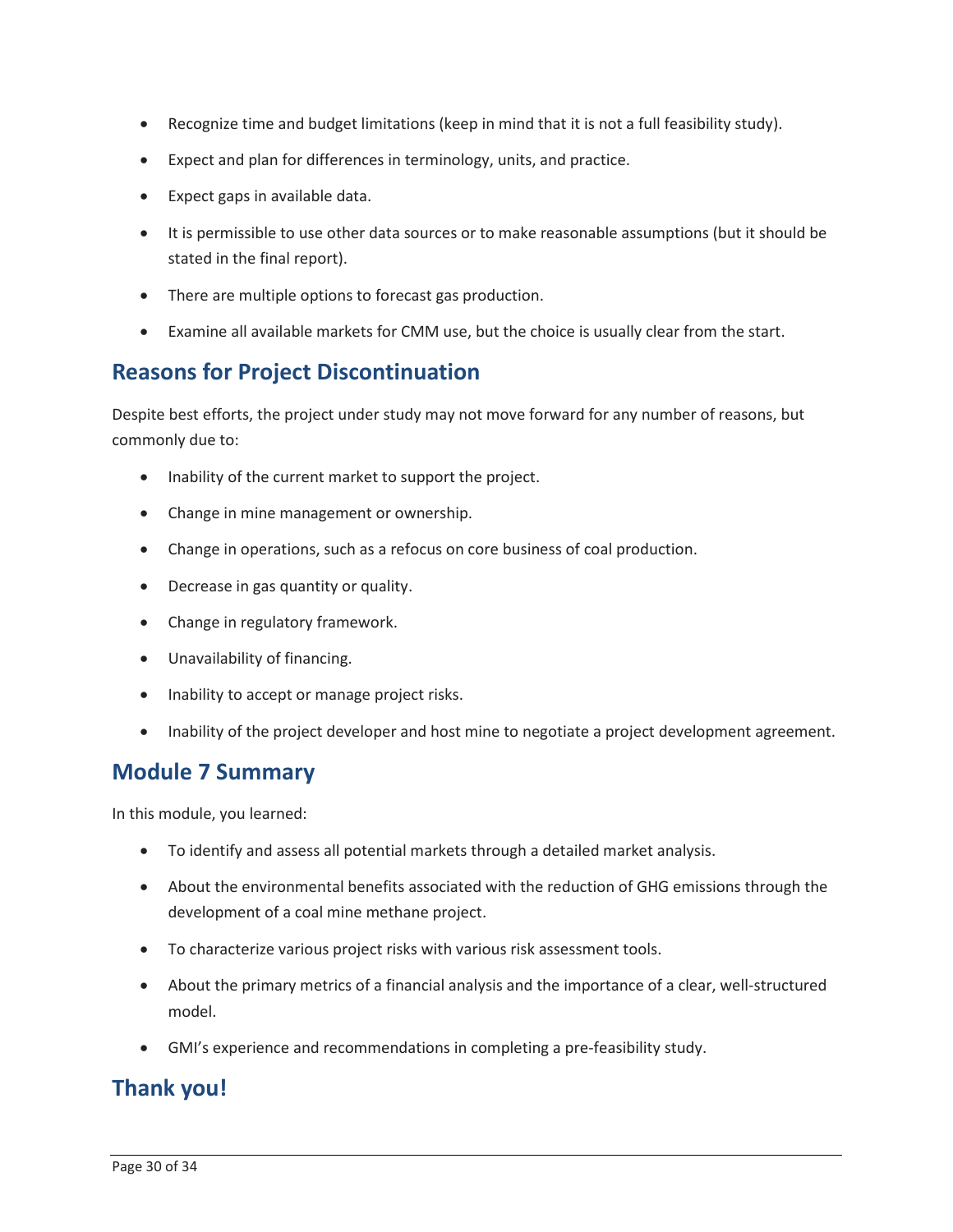You have completed Module 7.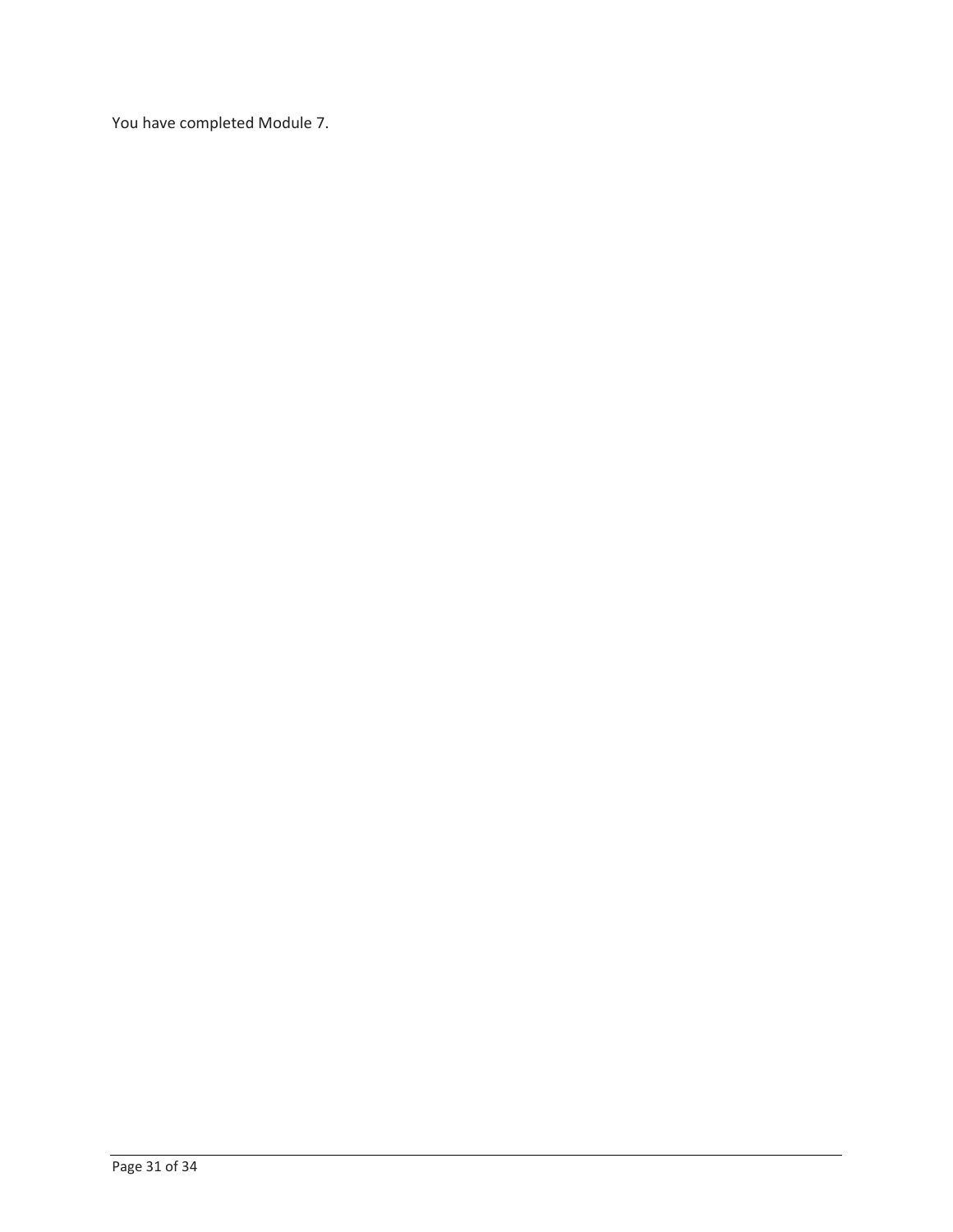## **Glossary of Terms**

**Borehole** — A narrow shaft bored in the ground, either vertically or horizontally.

 **Capital Cost** — Fixed, one-time expenses incurred on the purchase of land, buildings, construction, and equipment used in the production of goods or in the rendering of services. In other words, it is the total cost needed to bring a project to a commercially operable status.

 **Capital Expenditures (CapEx)** — Funds used by a company to acquire, upgrade, and maintain physical assets such as property, plants, buildings, technology, or equipment. CapEx is often used to undertake new projects or investments by a company.

 **Coal Mine Methane (CMM)** — Methane released from coal due to mining activities. Like CBM, CMM is a subset of the methane found in coal seams, but it refers specifically to the methane found within mining areas (e.g., within a mining plan), while CBM refers to methane in coal seams that will never be mined. Because CMM would be released through mining activities, recovering and using CMM is considered emissions avoidance.

 **Combined Heat and Power (CHP)** — The concurrent production of electricity or mechanical power and thermal energy from a single source of energy. Also referred to as cogeneration.

 **Core** — A cylindrical section of a naturally occurring substance, typically obtained by drilling through the subsurface with a hollow steel tube called a core drill.

 **Feasibility Studies** — Thorough report investigating the economic and technical feasibility of project development. This document is considered "bankable", meaning it is sufficient to secure project financing.

 **Financial Analysis** — The process of evaluating businesses, projects, budgets, and other finance-related analyze whether an entity is stable, solvent, liquid, or profitable enough to warrant a monetary transactions to determine their performance and suitability. Typically, financial analysis is used to investment.

 **Flaring** — Controlled combustion of natural gas. Flaring CMM at a coal mine can occur in an open flame, otherwise known as a candlestick flare, or in an enclosed flare, sometimes referred to as a ground flare.

 **Gas Composition** — The gas composition of any gas can be characterized by listing the pure substances it contains and stating for each substance its proportion of the gas mixture's molecule count.

 **Gas Drainage** — Methods employed by underground coal mines, abandoned mines, and occasionally advance of mining using pre-drainage techniques and from coal seams disturbed by the extraction surface mines, for capturing the naturally occurring gas in coal seams to prevent it entering mine airways. Gas drainage systems include a combination of drainage boreholes and/or galleries, a gathering network, and vacuum pumps to draw gas to the surface. Gas can be removed from coal seams in process using post-drainage techniques. It is often referred to as methane drainage if methane is the main gas component target to be captured. Gas drainage produces coal mine methane of a higher quality than ventilation, generally in the 25 — 100 percent range.

 **Gas Production** — The quantity of gas produced by pre-mine drainage and post-mine drainage boreholes and drainage galleries.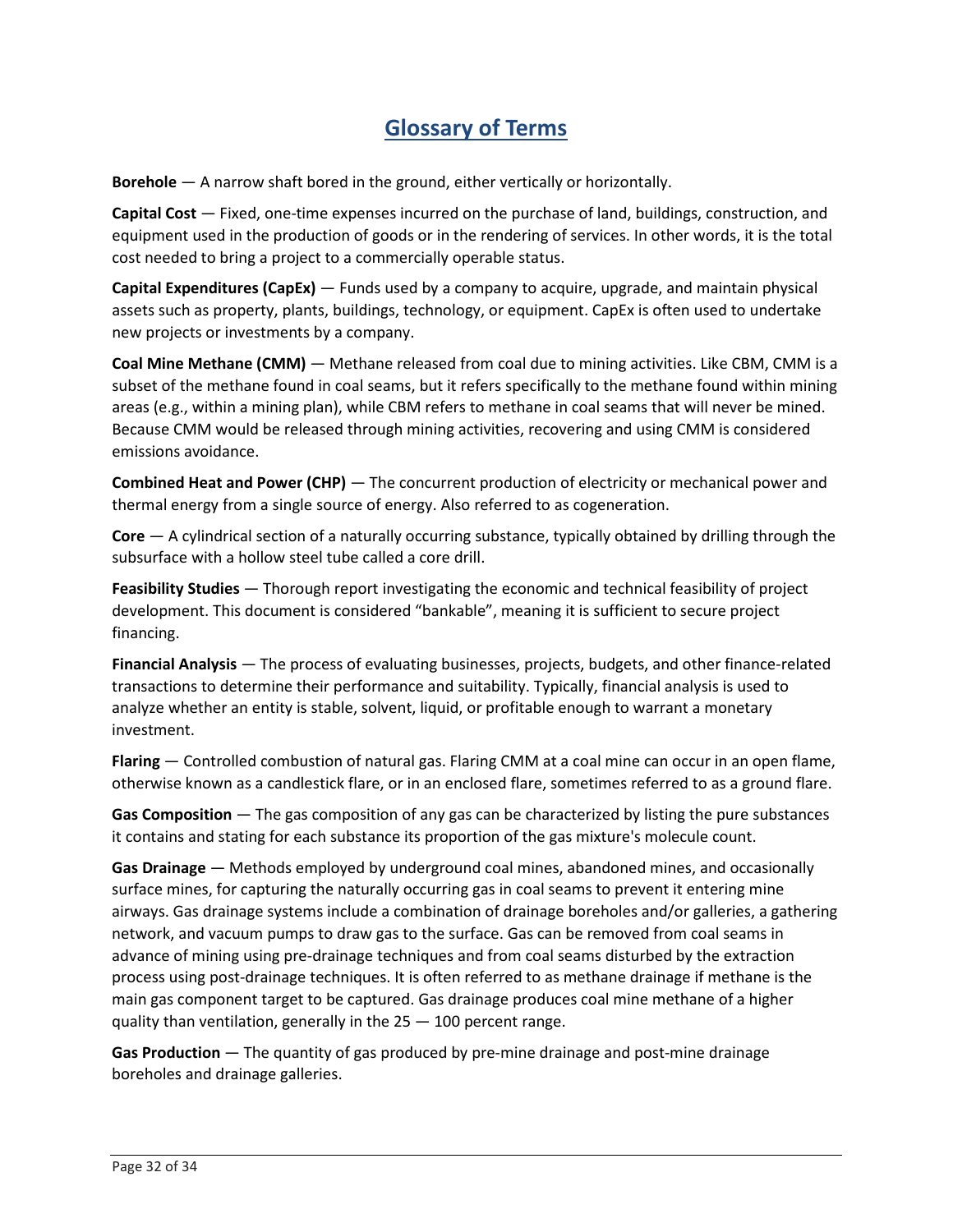**Global Methane Initiative (GMI)** — Launched in 2004, the GMI is an international public-private initiative that advances cost-effective, near-term methane abatement and recovery and use of methane sources is a cost-effective approach to reduce greenhouse gas (GHG) emissions and increase energy as a clean energy source in three sectors: biogas (including agriculture, municipal solid waste, and wastewater), coal mines, and oil and gas systems. Focusing collective efforts on methane emission security, enhance economic growth, improve air quality and improve worker safety.

 **Gob (Goaf)** — Broken, permeable ground where coal has been extracted by longwall coal mining and the roof has been allowed to collapse, thus fracturing and de-stressing strata above and, to a lesser extent, below the seam being worked. The term gob is generally used in the United States; elsewhere, goaf is generally used.

 **Greenhouse Gas Emissions (GHG)** — The release of greenhouse gases and/or their precursors into the atmosphere over a specified area and period of time. May be labelled as anthropogenic (resulting from human activities) or naturally occurring.

**Karst** — Terrain that has sinkholes, sinking streams, caves, and springs.

 **Methane** — Methane is a potent greenhouse gas. Methane's lifetime in the atmosphere is much shorter Methane is the main precursor of ground level ozone pollution, and thus affects air quality. Methane is also an energy resource that can be captured and used. Methane in mines poses safety risks, due to its than carbon dioxide, but it is 28 times as efficient at trapping radiation than  $CO<sub>2</sub>$  over a 100-year period. explosiveness when mixed with air.

 **Operational Expenses (OpEx)** — An operating expense is an expense a business incurs through its normal business operations. Often abbreviated as OpEx, operating expenses include rent, equipment, inventory costs, marketing, payroll, insurance, step costs, and funds allocated for research and development.

 **Pre-Feasibility Studies** — Typically provide a detailed technical analysis of site-specific information and considers project financing. Provides a gas production forecast and a review of current gas drainage practices. However, this document provides less granularity than a full feasibility study. This document is typically not considered a "bankable" document.

 **Risk Analysis** — Examining how project outcomes and objectives might change due to the impact of the impact of the risk on the project so that appropriate steps can be taken to mitigate them. risk event. Once the risks are identified, they are analyzed to identify the qualitative and quantitative

 **Town Gas** — Manufactured gaseous fuel produced for sale to consumers and municipalities. Also referred to as coal gas.

 **United Nations Economic Commission for Europe (UNECE)** — The United Nations Economic Commission for Europe (ECE or UNECE) is one of the five regional commissions under the jurisdiction of states, most of which are based in Europe, as well as a few outside of Europe. Its transcontinental Kazakhstan, Kyrgyzstan, the Russian Federation, Tajikistan, Turkmenistan, the United States of America, the United Nations Economic and Social Council. It was established in order to promote economic cooperation and integrations among its member states. The commission is composed of 56 member Eurasian and non-European member states include: Armenia, Azerbaijan, Canada, Georgia, Israel, and Uzbekistan.